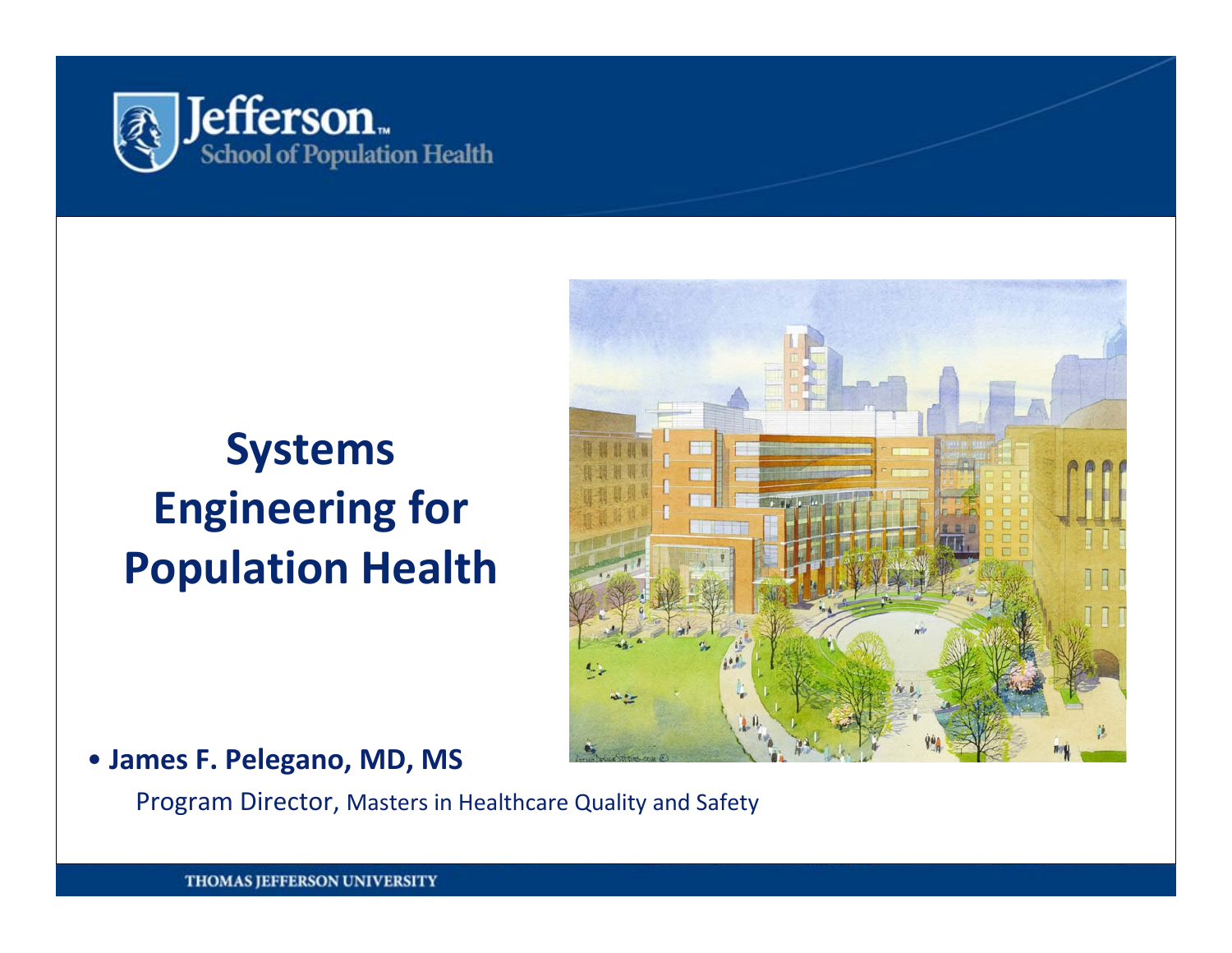# **LEARNING LEARNING OBJECTIVES OBJECTIVES**

- What is a basic system approach to the health of <sup>a</sup> population?
- What are the key elements of such <sup>a</sup> system?
- How do those elements come together in <sup>a</sup> operational way in the clinical setting?

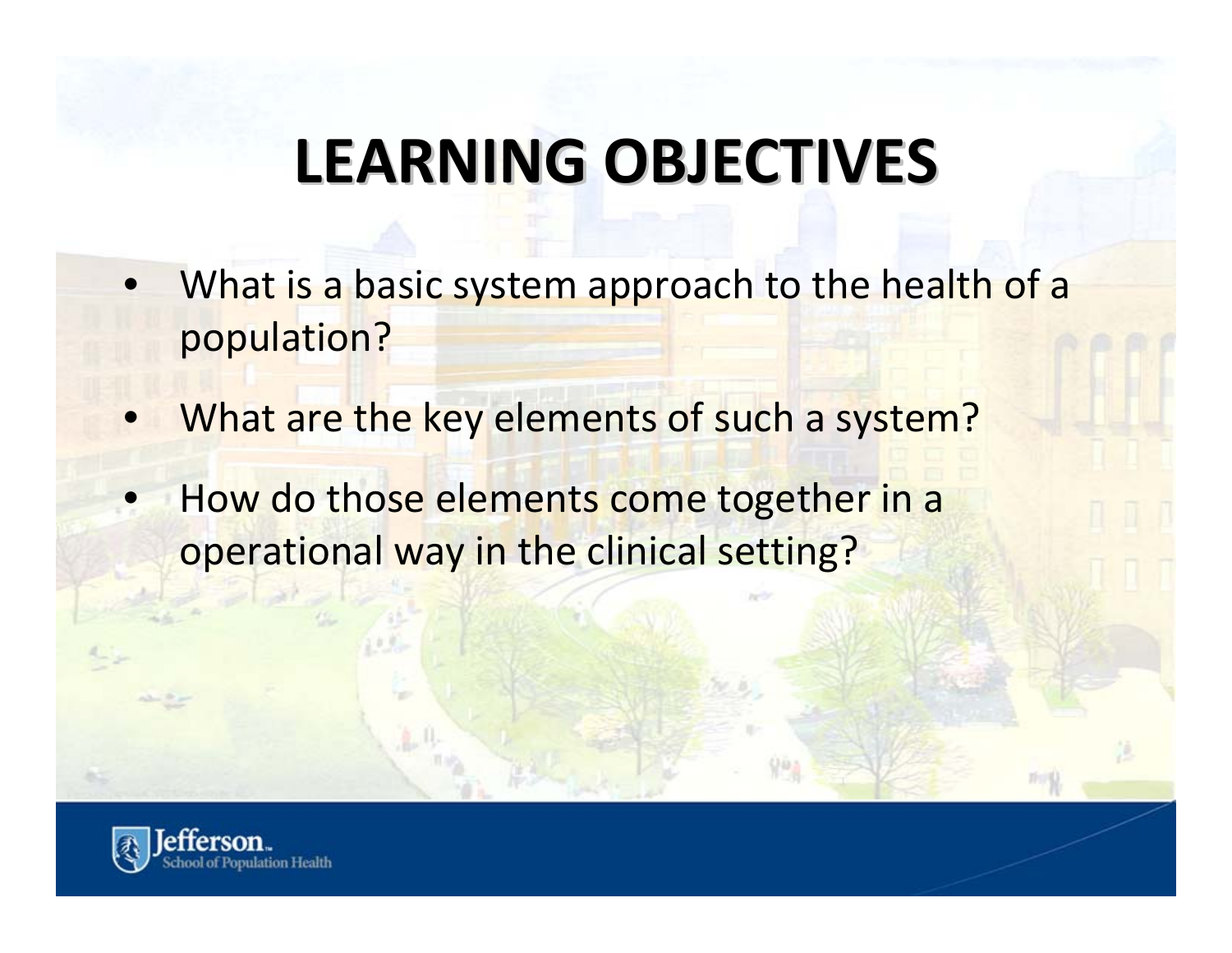### **The "Framework: Framework:" THE "CULTURE CULTURE" OF MEDICINE MEDICINE**

### **❖ Authority**

- **❖ Autonomy**
- "Medicine is an inexact science."
- "Whatever my doctor says!"
- ❖ Basically treating patients one by one and not as <sup>a</sup> population



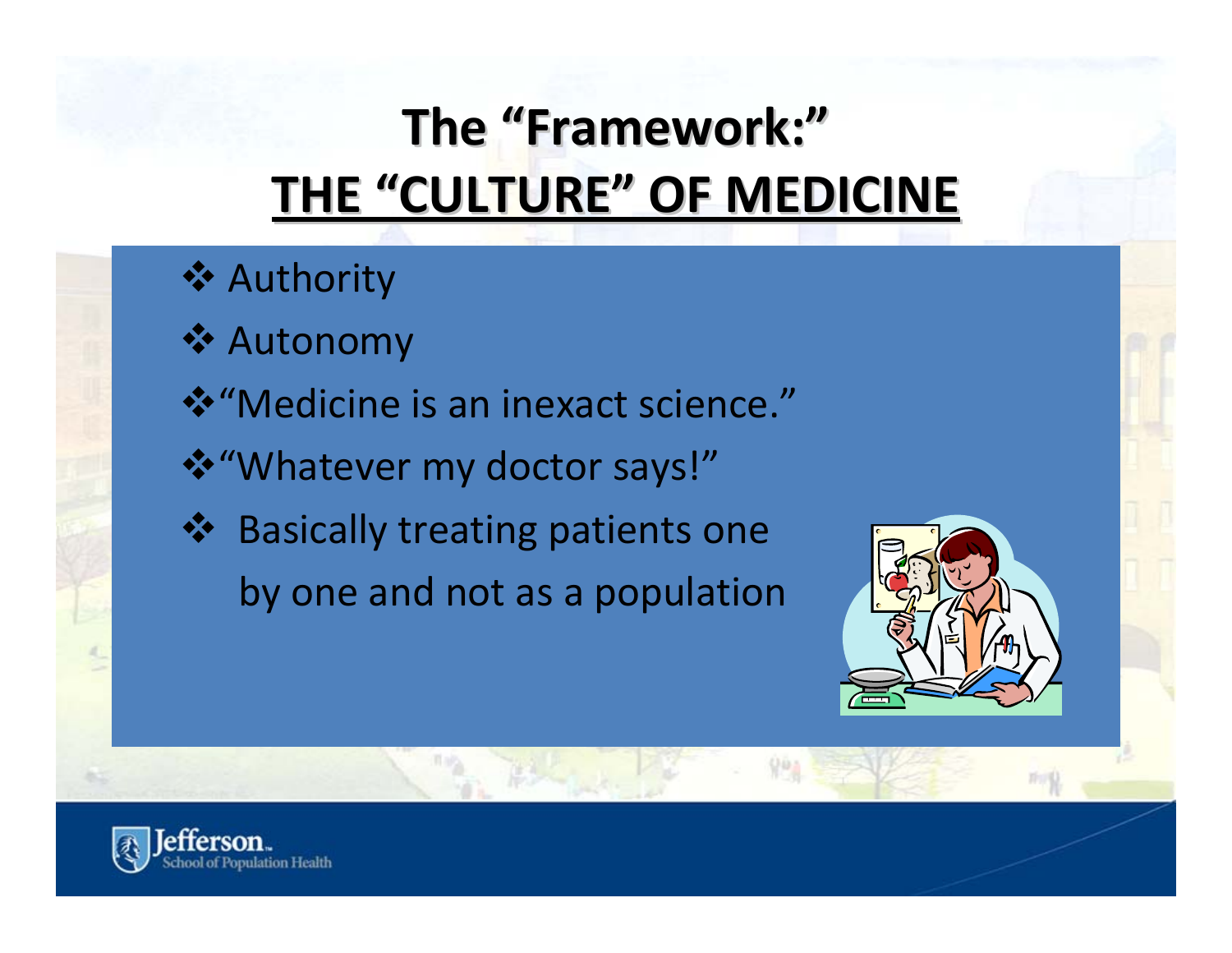### **EARLY ATTEMPTS ATTEMPTS AT PHYSICIAN PHYSICIAN QUALITY QUALITY MONITORING MONITORING**

- Surgical review conferences
- **Mortality review and evaluation**
- **Standard "questions posed"** 
	- √ "Was this patient expected to expire when admitted to the hospital?"
	- 9"Would most practitioners have handled this case in similar way?"
	- √ Was standard of care met?"
- Reviewing outcomes one by one, not as a population.

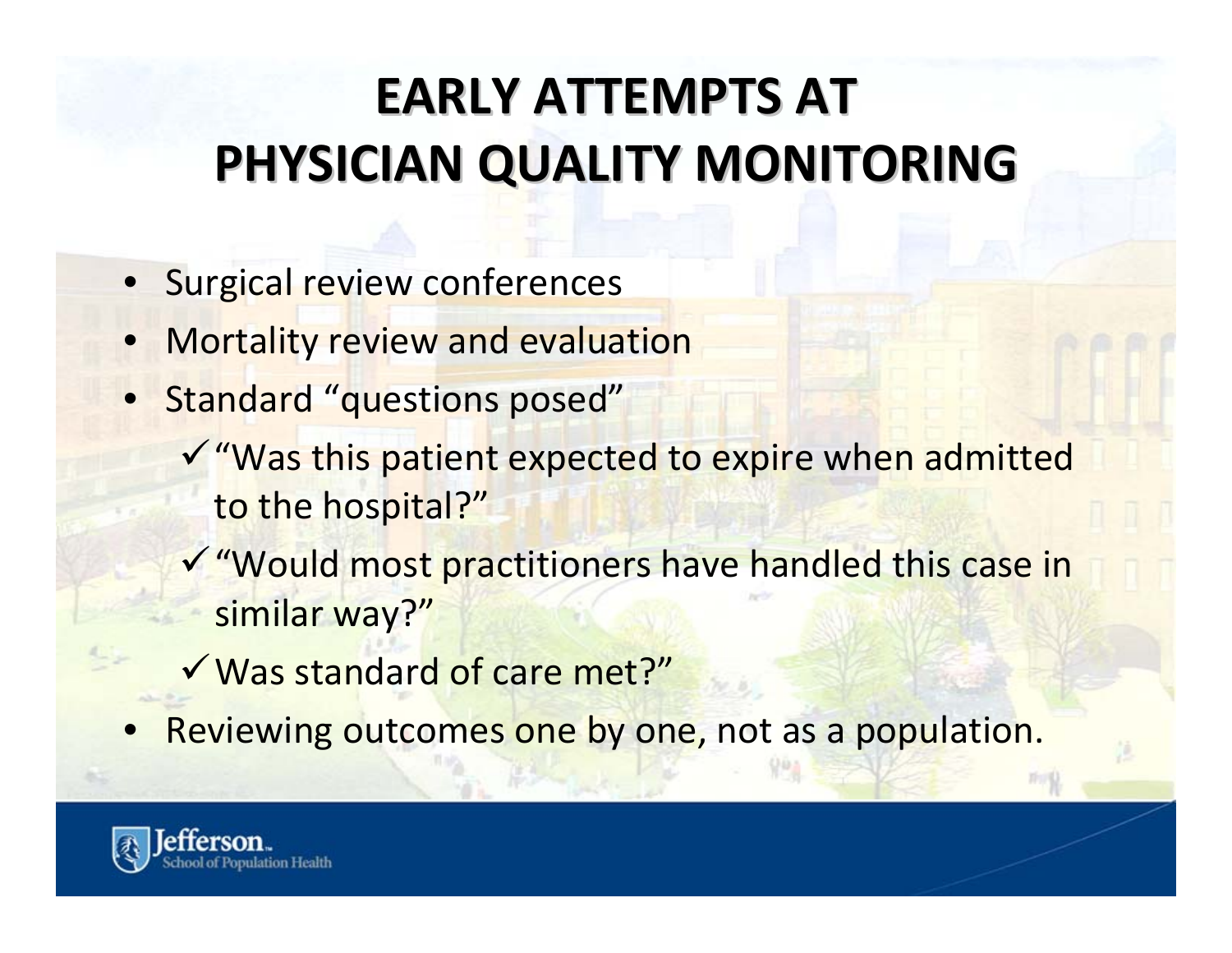### **THE REAL QUESTIONS QUESTIONS ARE**:

# **WHAT IS STANDARD ??**

# **WHAT WOULD "MOST" PHYSICIANS DO?**

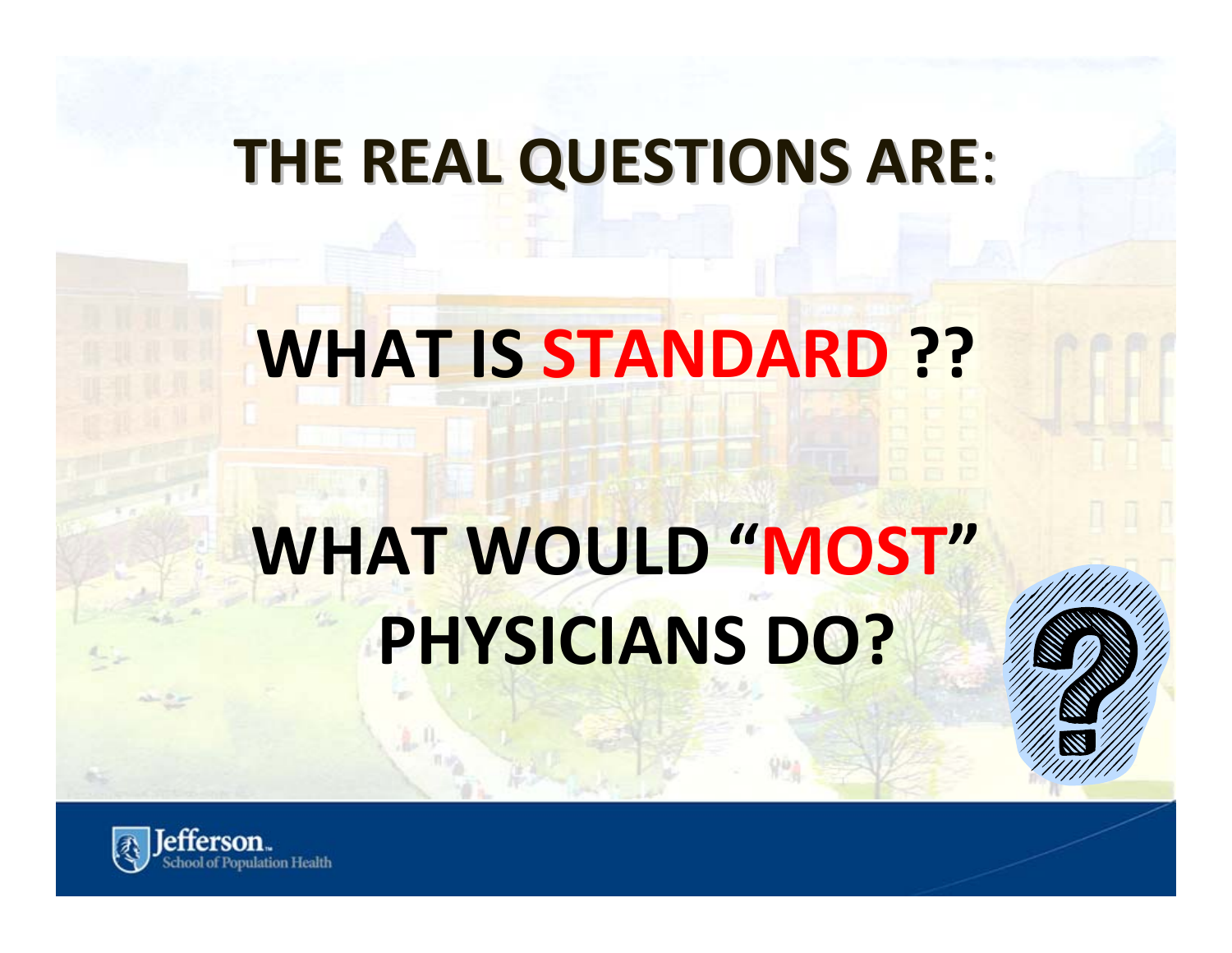### **"THE BELL CURVE"**

- Published in 2004 *New Yorker* Magazine
- Atul Gawande, MD thyroid surgeon
- Outcomes of 31 Cystic Fibrosis Centers in the USA
- Length of life varied in 2003 from 33 to 47 years depending on the center.
- All centers were treating the disease "by the book".



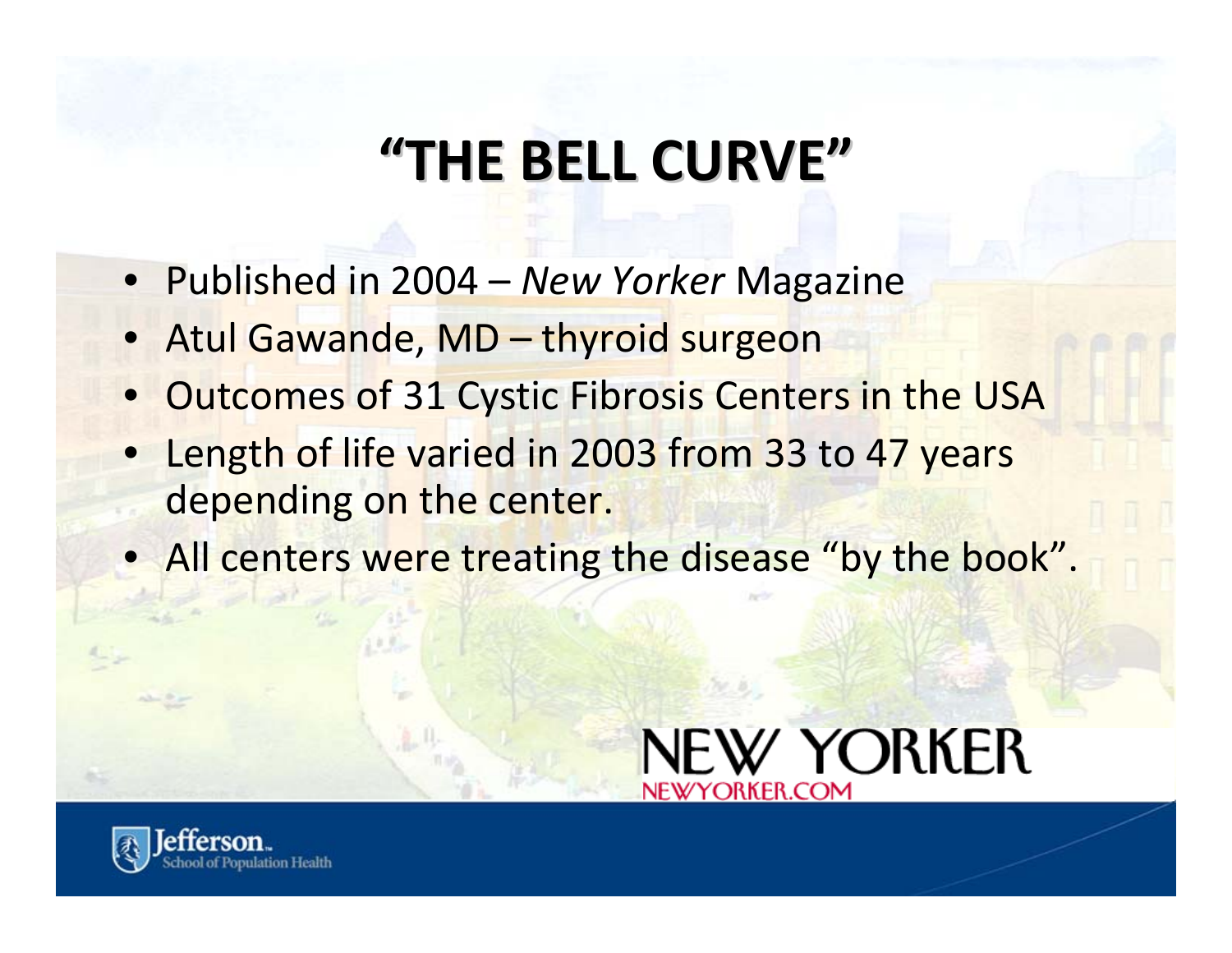### **HOW GOOD ARE WE ???**

 $\Box$ Hernia repair recurrence 1:5 to 1:20. Colon cancer 10‐year survival 21% to 63%



New York State risk‐adjusted death rates for coronary surgery 5% to under 1 %.

**□ Health Grades ( web-based physician evaluation) O** Population statistics

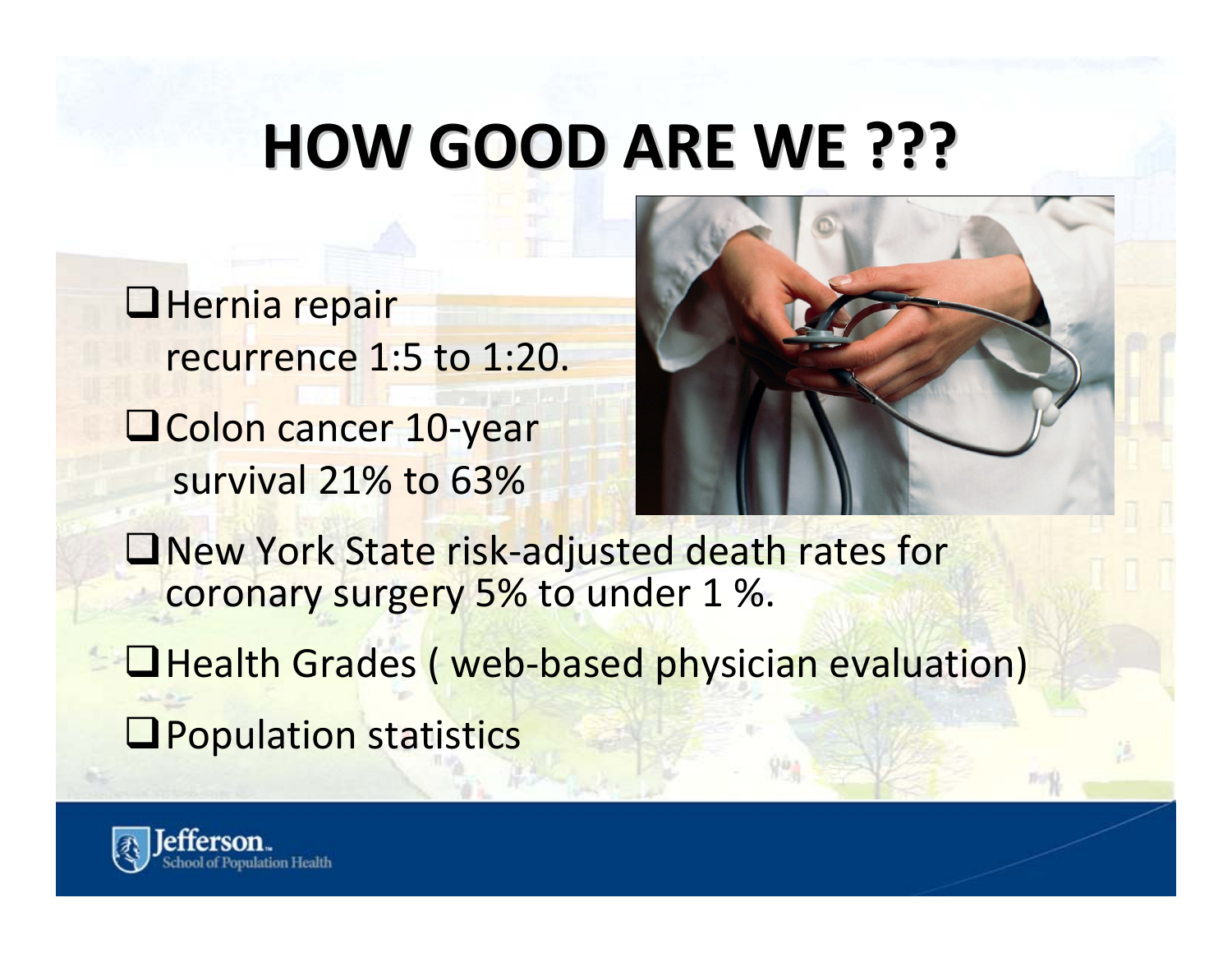# **WHY CARE ???**

- Cost of health care is rising.
- Increased morbidity means increased cost.
- Hospitals are looking to margins.
- Competition is increasing.
- Payers are using population statistics.
- It is the right thing to do!

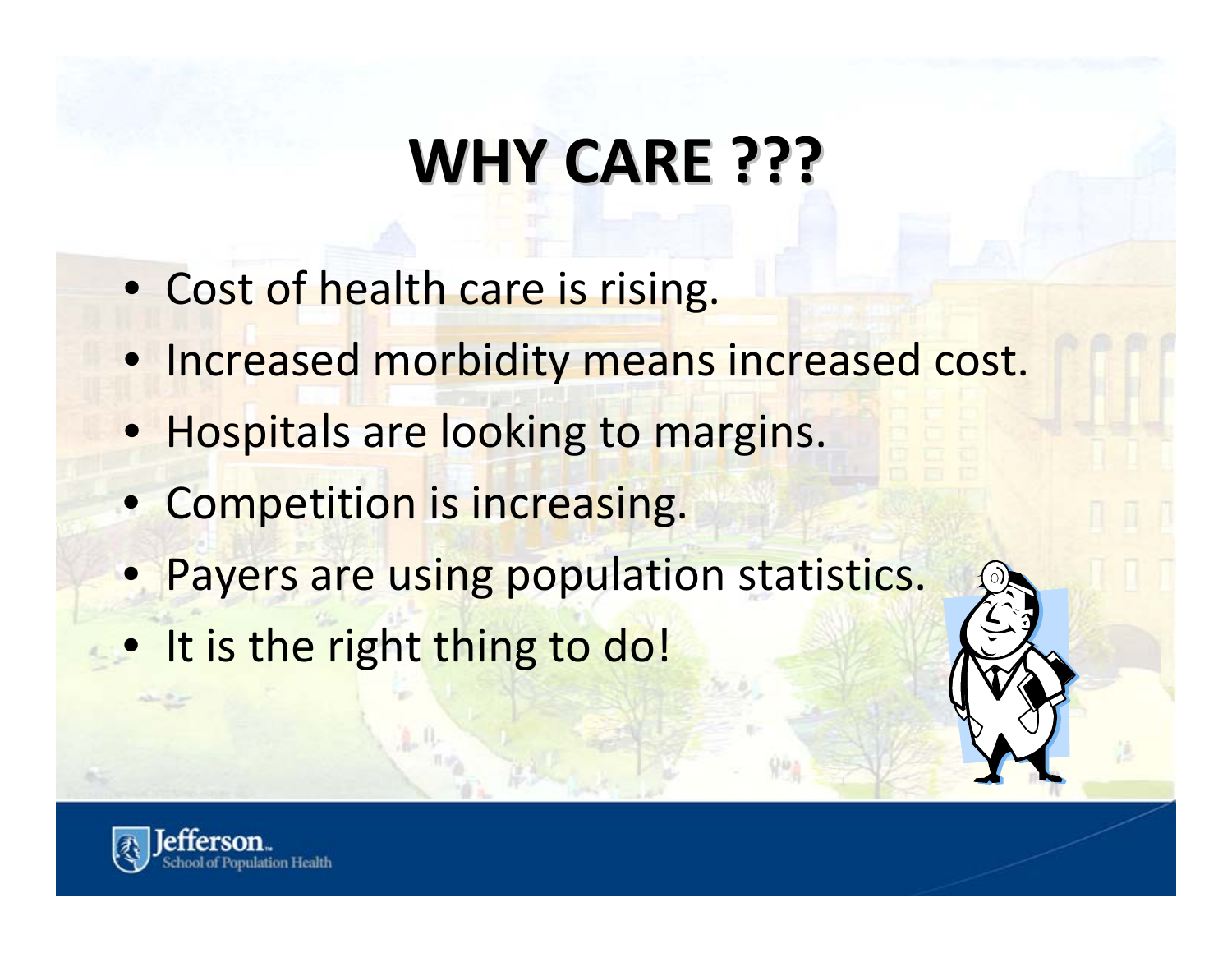# **CNAS** Centers for **Medicare & Medicaid** Services

### **MEDICARE "PAY FOR PERFORMANCE" INITIATIVES**

### • **Medicare, Medicaid, and SCHIP Benefits**

Improvement and Protection Act of 2000 (BIPA), this was the first pay-for-performance initiative for physicians under the Medicare program

### • **Affordable Care Act**:

- Hospital Value-Based Purchasing
- PQRS Program

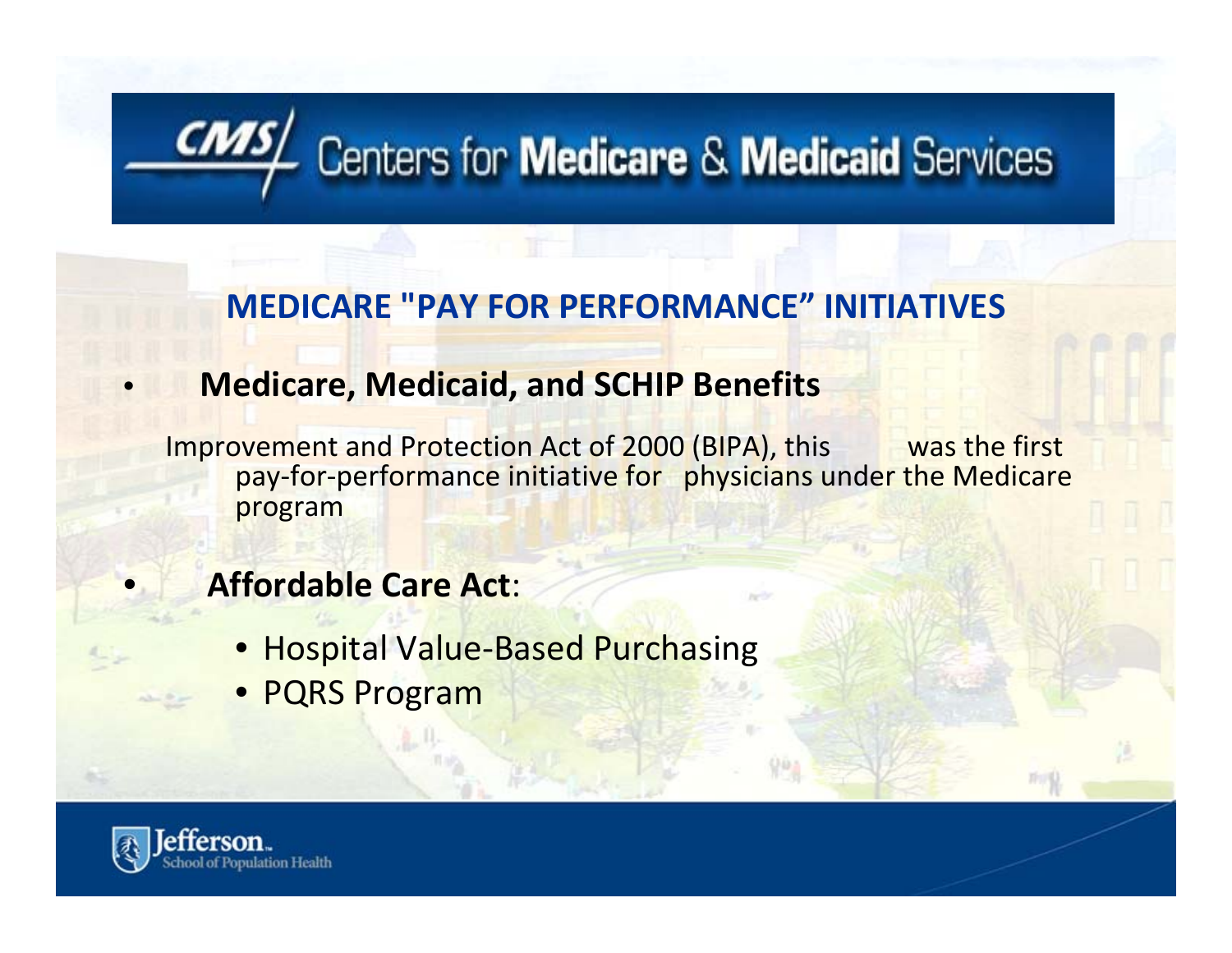# **SIX SIGMA SIX SIGMA**

*Six Sigma seeks to improve the quality of process outputs by identifying and removing the causes of defects (errors) and minimizing variability*

> *MEASURE ANALYZE IMPROVE CONTROL*

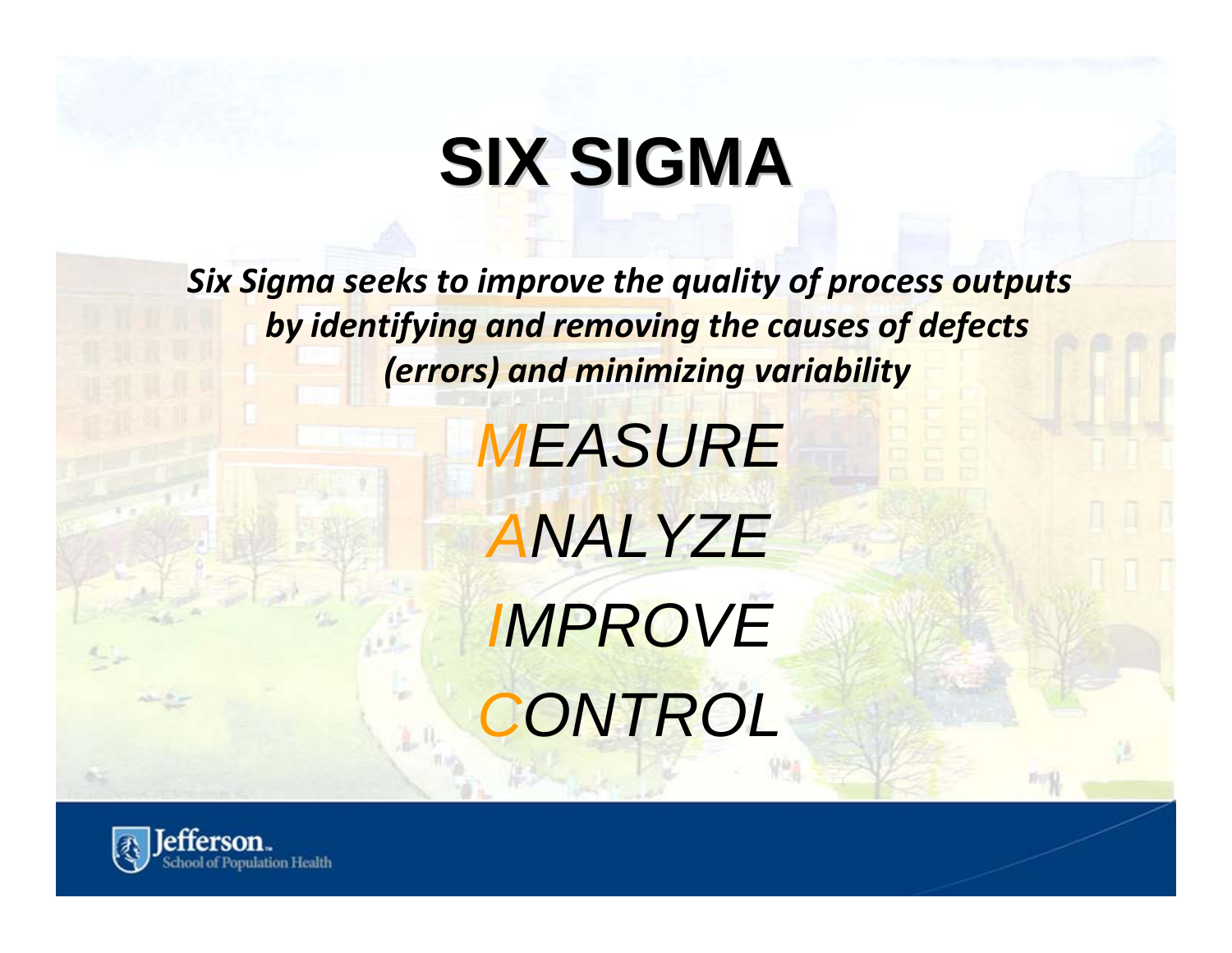### **A POPULATION; POPULATION; NEONATES: NEONATES: A PLACE TO START**



• Small controlled number of high volume diagnoses, in <sup>a</sup> well‐ defined **population**

- Data retrievable.
- **Benchmarking** available.
- Evidence-Based Medicine available.

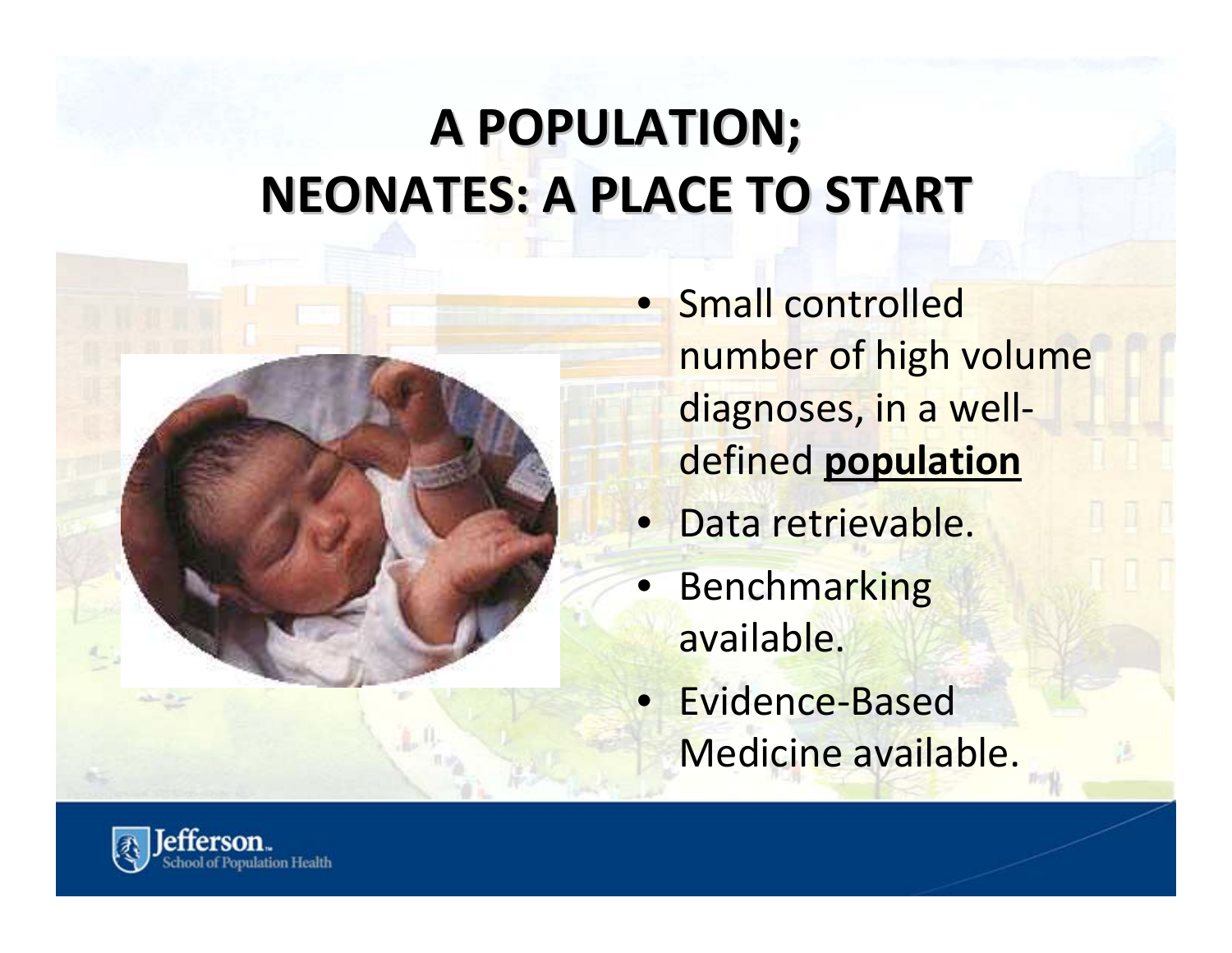### • **MEASURE:**

• **ANALYZE**:

- 
- 

# **SIX SIGMA**

 **collection** available via advanced software and **clear definitions of disease state**

Large **international benchmarking and analysis** – Vermont Oxford (premature infants)

• **IMPROVE: Clinical Guidelines** found i<mark>n multiple ar</mark>eas

• **CONTROL:** (CQI) **continuous monitoring** and evaluation of MDs

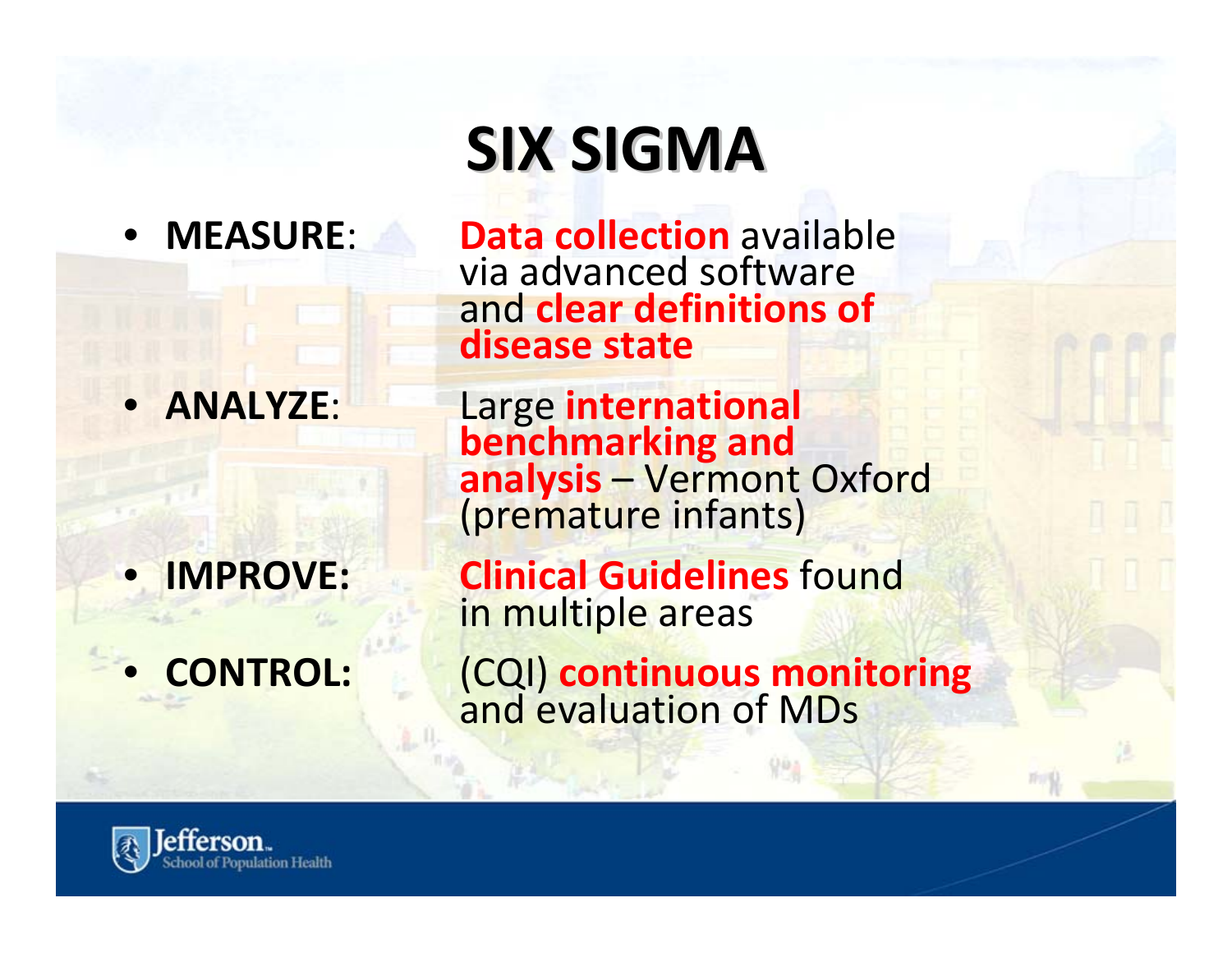

# **NEODATA**

- Consistent terminology, standard formatting, and increased legibility of documentation;
- Improved tracking of data and management plans for a population;
- **Data analysis using the built-in Query and Report** module;
- **Support for billing operations;**
- Significant time savings.

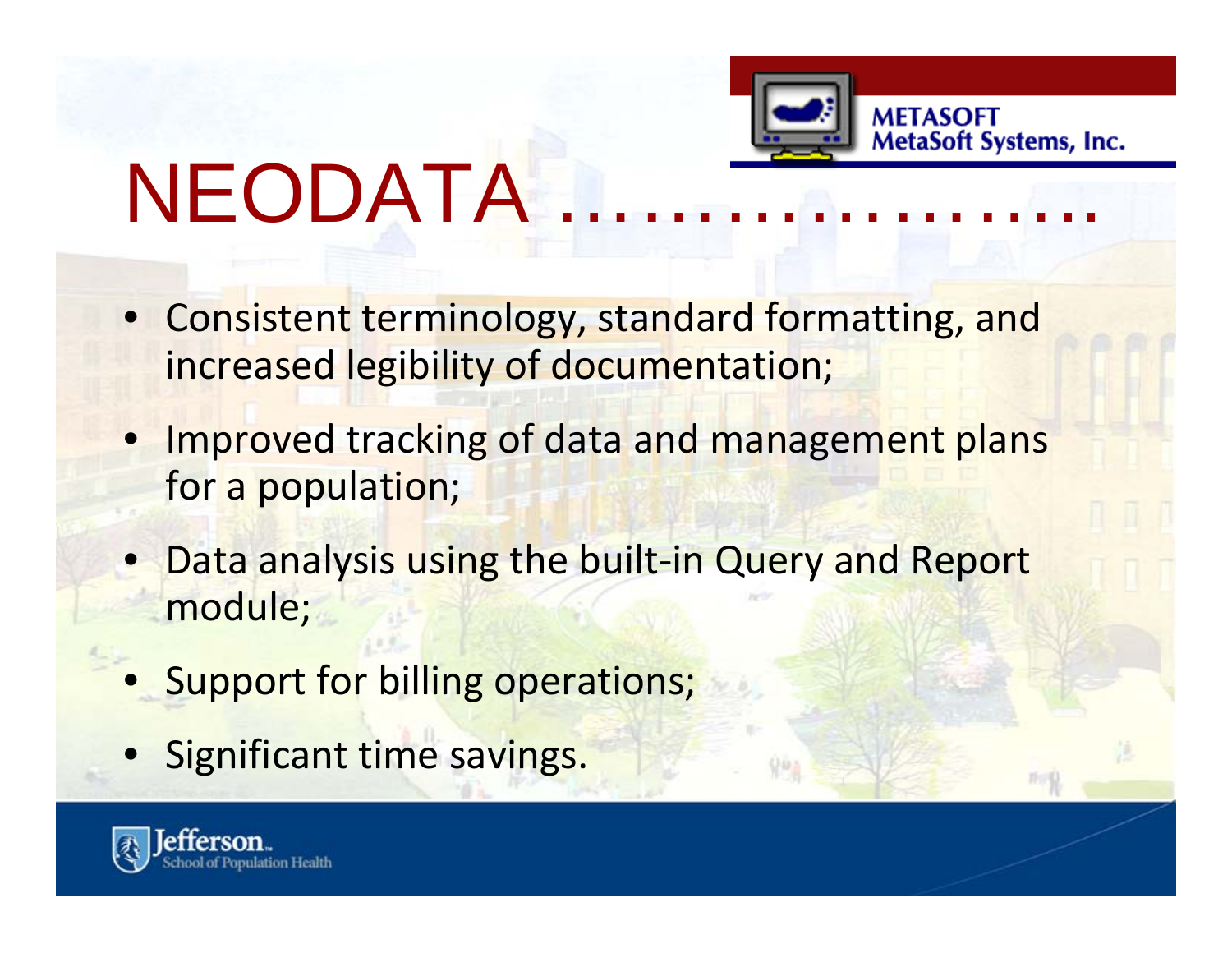# **ermont oxford network**

The mission of the Vermont Oxford Network is to improve the quality and safety of medical care for newborn infants and their families through <sup>a</sup> coordinated program of research, education and quality improvement projects.

The Vermont Oxford Network is <sup>a</sup> non‐profit voluntary collaboration of health care professionals dedicated to our mission. Established in 1988, the Network is today comprised of over 600 Neonatal Intensive Care Units, predominantly in the United States and including centers in Canada, Europe, Asia, Africa, and the Middle East.

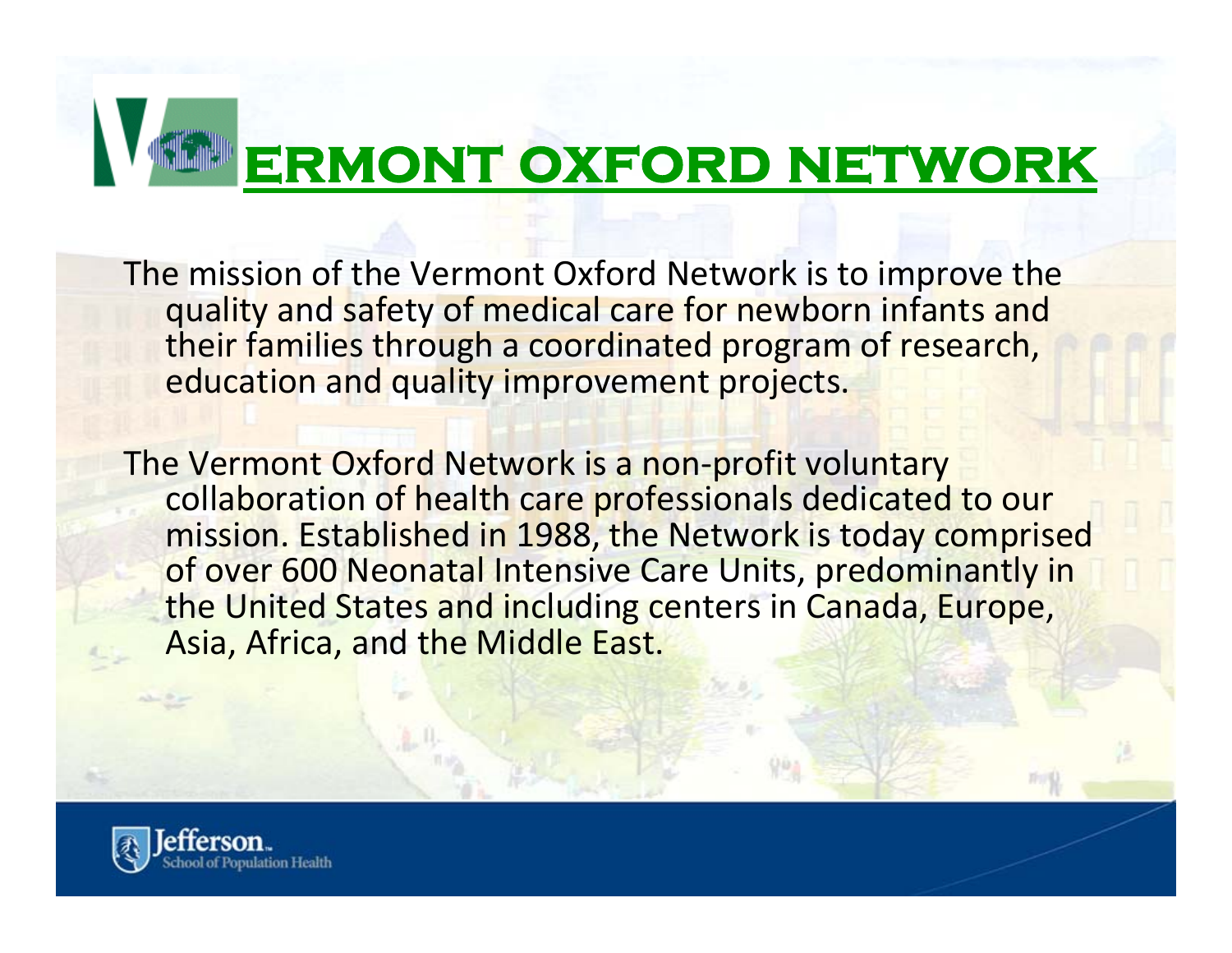# **VERMONT VERMONT OXFORD DATA**

- All infants 1500 grams and under (a sub‐population)
- All morbidities and disease states tightly defined
- All data adjusted for acuity, demographics, geography and obstetrical service
- Analysis done quarterly, yearly, and in 3-year running aggregates
- Continuous analysis available via: Internet based software: "Nightingale"

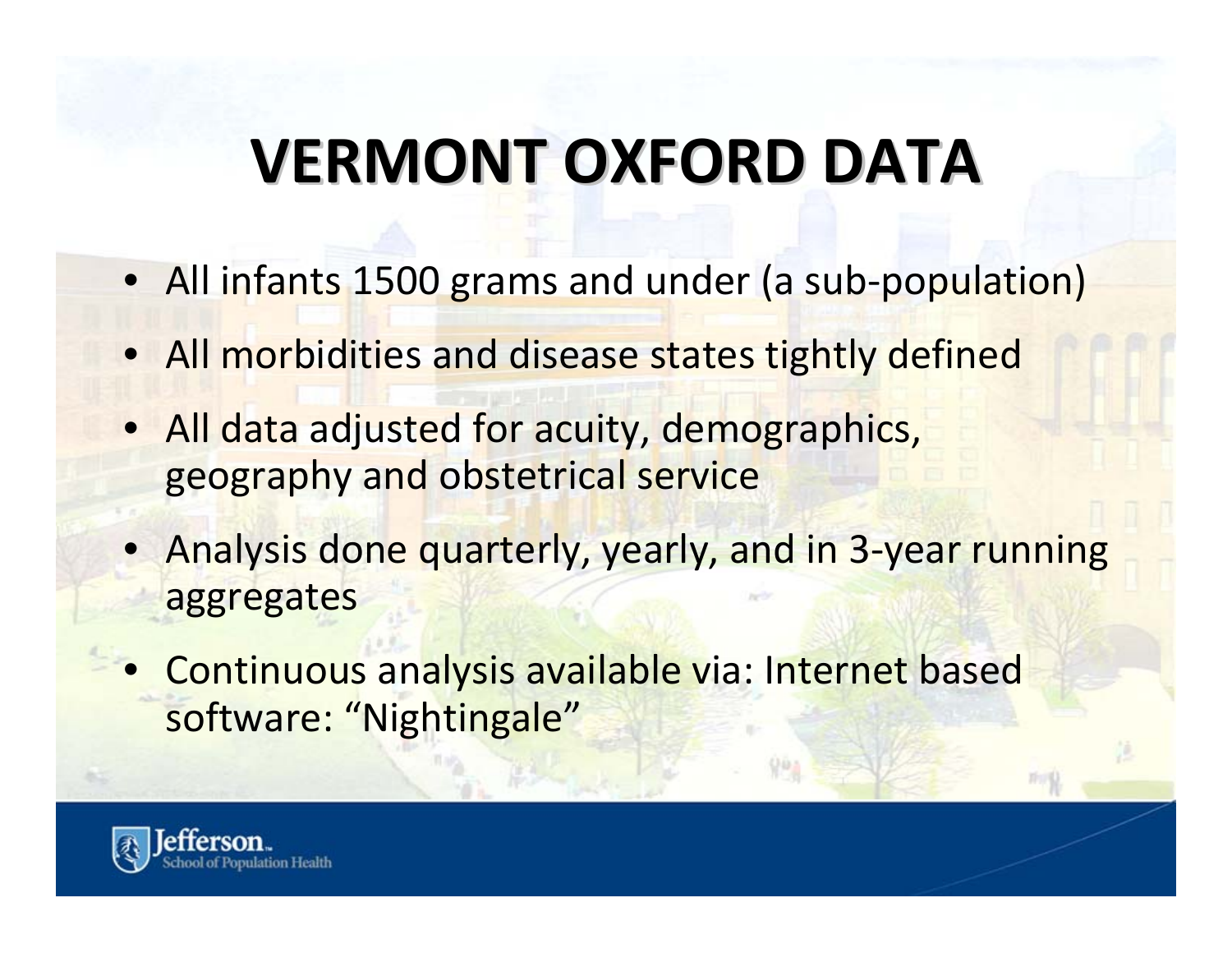### **REGIONAL REGIONAL PERINATAL PERINATAL CENTER**

- 35-Bed Neonatal Intensive Care Unit
- 100+ Infants <sup>a</sup> year 1500 grams or less
- Full time staff
- Computerized, "query‐able" data base
- Full Service (surgery, cardiology, ophthalmology, etc.)
- Member of Vermont‐Oxford since 1999

### • **Multiple Clinical Guidelines in place**

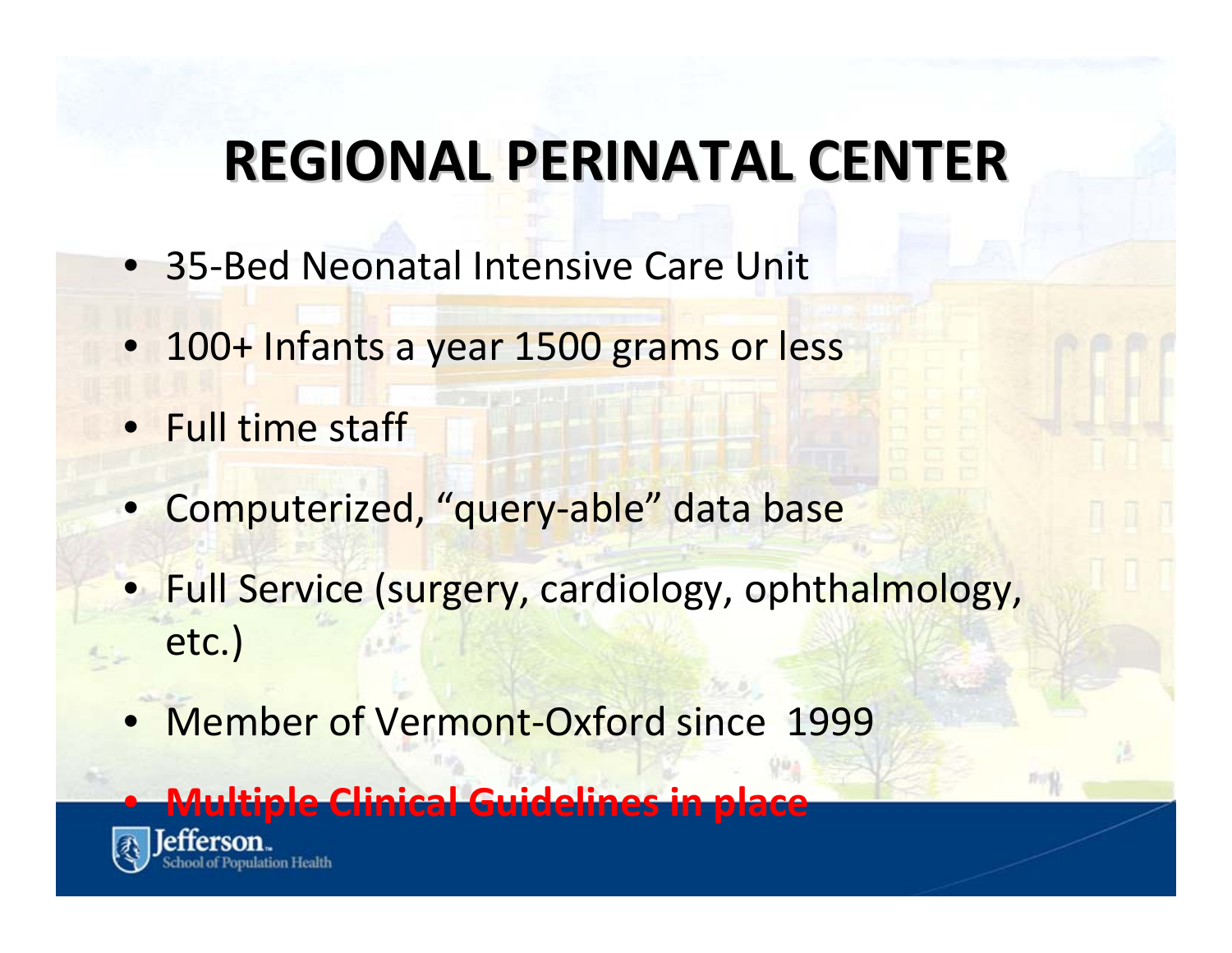#### TABLE 1.2 VERMONT OXFORD NETWORK<br>OUTCOMES FOR INFANTS 501-1500 GRAMS, CENTER 367 FOR THE THREE YEAR PERIOD 2002 TO 2004

|                                                                        |                      | 2002                         |                     |                      | 2003                         |                     |                      | 2004                         |                     |                          |                              | 2002 TO 2004                 |                              |                              |
|------------------------------------------------------------------------|----------------------|------------------------------|---------------------|----------------------|------------------------------|---------------------|----------------------|------------------------------|---------------------|--------------------------|------------------------------|------------------------------|------------------------------|------------------------------|
|                                                                        | N                    | CTR 367<br>VALUE             | <b>BEST</b><br>25%? | N                    | CTR 367<br>VALUE             | <b>BEST</b><br>25%? | N                    | CTR 367<br>VALUE             | <b>BEST</b><br>25%? | N                        | CTR 367<br><b>VALUE</b>      | NETWORK<br>VALUE             | 25th<br><b>%TILE</b>         | 75th<br>\$TILE               |
| PNEUMOTHORAX                                                           | 98                   | 0.05                         |                     | 81                   | 0.04                         |                     | 97                   | 0.04                         |                     | 276                      | 0.04                         | 0.05                         | 0.03                         | 0.07                         |
| PVL                                                                    | 96                   | 0.01                         | Υ                   | 76                   | 0.05                         |                     | 94                   | 0.01                         |                     | 266                      | 0.02                         | 0.03                         | 0.01                         | 0.04                         |
| <b>CLD</b>                                                             | 83                   | 0.12                         | Υ                   | 68                   | 0.07                         | Υ                   | 82                   | 0.09                         | Y                   | 233                      | 0.09                         | 0.29                         | 0.17                         | 0.34                         |
| NEC                                                                    | 98                   | 0.08                         |                     | 81                   | 0.05                         |                     | 97                   | 0.06                         |                     | 276                      | 0.07                         | 0.06                         | 0.03                         | 0.07                         |
| IVH                                                                    | 96                   | 0.25                         |                     | 76                   | 0.25                         |                     | 94                   | 0.20                         |                     | 266                      | 0.23                         | 0.26                         | 0.19                         | 0.30                         |
| SEVERE IVH                                                             | 96                   | 0.07                         |                     | 76                   | 0.03                         | Υ                   | 94                   | 0.07                         |                     | 266                      | 0.06                         | 0.10                         | 0.06                         | 0.12                         |
| ROP                                                                    | 58                   | 0.16                         | Y                   | 56                   | 0.43                         |                     | 53                   | 0.49                         |                     | 167                      | 0.35                         | 0.41                         | 0.27                         | 0.51                         |
| SEVERE ROP                                                             | 58                   | 0.05                         | Y                   | 56                   | 0.11                         |                     | 53                   | 0.09                         |                     | 167                      | 0.08                         | 0.10                         | 0.05                         | 0.13                         |
| INFECTIONS<br>LATE BACTERIAL<br>COAG NEG STAPH<br>NOSOCOMIAL<br>FUNGAL | 95<br>95<br>95<br>95 | 0.16<br>0.13<br>0.26<br>0.05 |                     | 75<br>75<br>75<br>75 | 0.13<br>0.04<br>0.16<br>0.01 | Y                   | 93<br>93<br>93<br>93 | 0.10<br>0.12<br>0.18<br>0.05 |                     | 263<br>263<br>263<br>263 | 0.13<br>0.10<br>0.21<br>0.04 | 0.11<br>0.13<br>0.21<br>0.02 | 0.06<br>0.06<br>0.12<br>0.00 | 0.14<br>0.17<br>0.26<br>0.03 |
| MORTALITY                                                              | 99                   | 0.19                         |                     | 83                   | 0.18                         |                     | 97                   | 0.14                         |                     | 279                      | 0.17                         | 0.15                         | 0.11                         | 0.18                         |
| DEATH OR MORBIDITY                                                     | 99                   | 0.42                         | Υ                   | 83                   | 0.39                         | Υ                   | 97                   | 0.43                         |                     | 279                      | 0.42                         | 0.52                         | 0.43                         | 0.58                         |

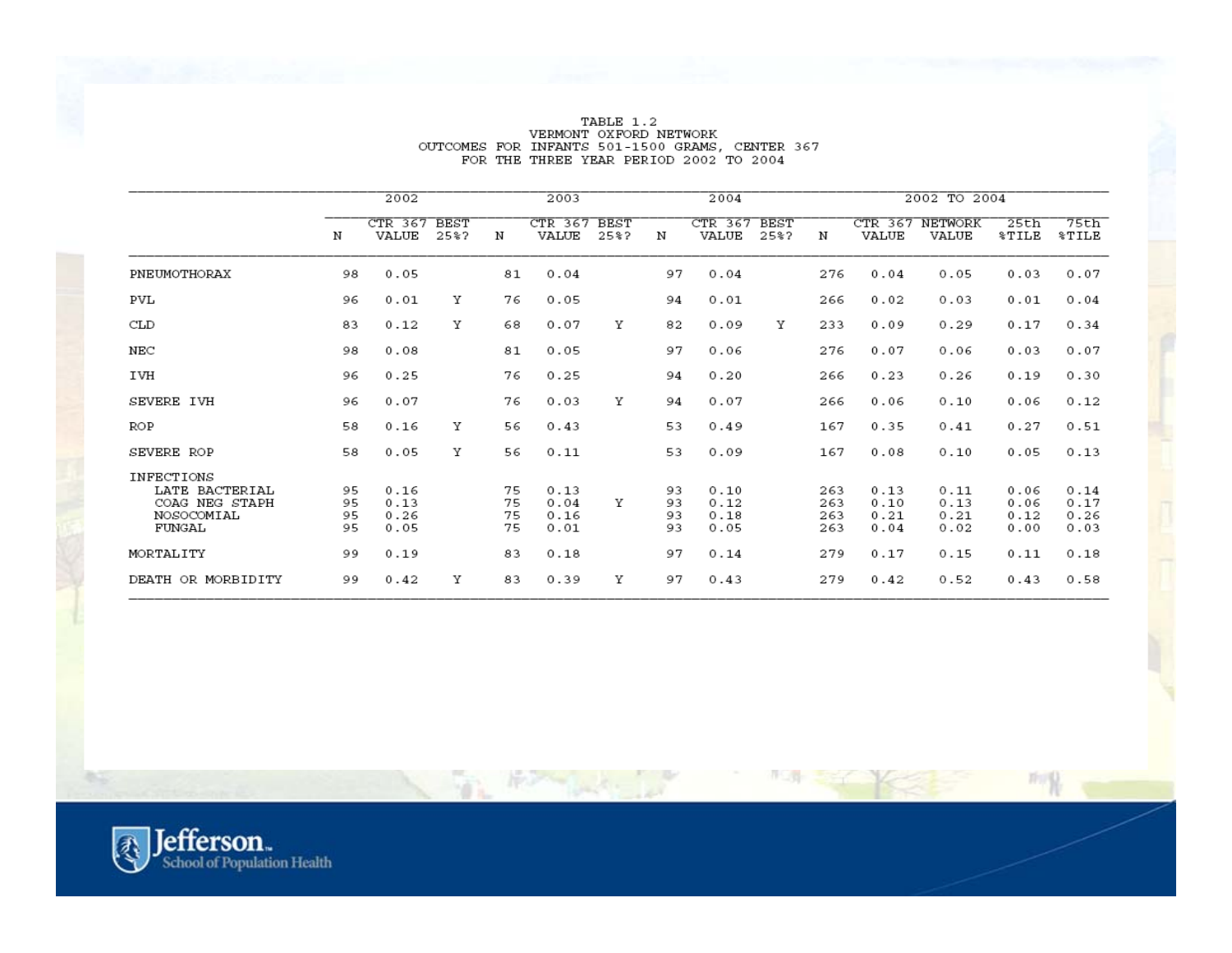### PERCENT OF STEROIDS FOR CHRONIC LUNG DISEASE INFANTS 501 TO 1500 GRAMS, CENTER 367 COMPARED TO TOTAL NETWORK 1995 TO 2004



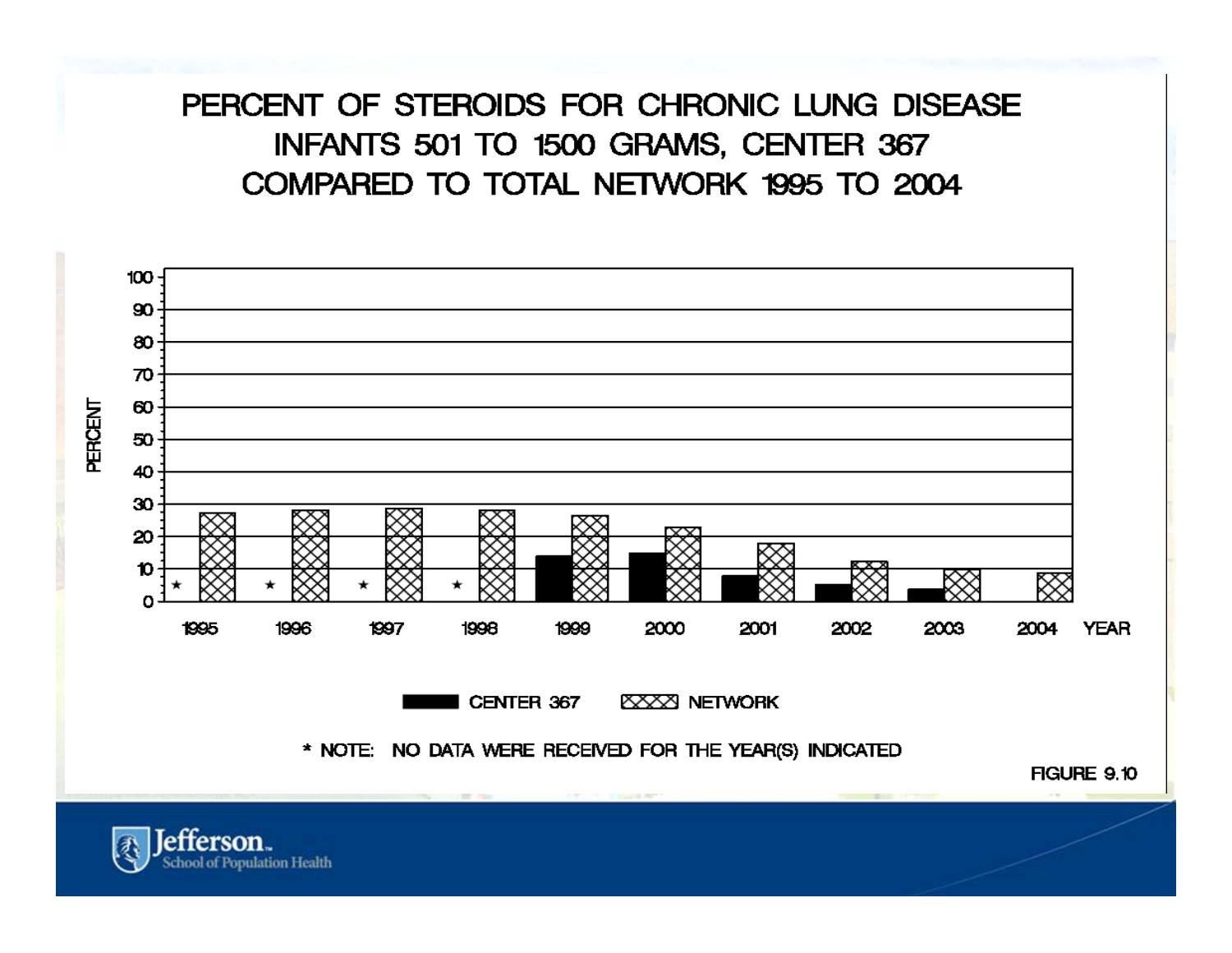### KEY PERFORMANCE MEASURES FOR CENTER 367 2004 PERCENTILE RANKS FOR INFANTS 501 TO 1500 GRAMS



**FIGURE 1.1** 

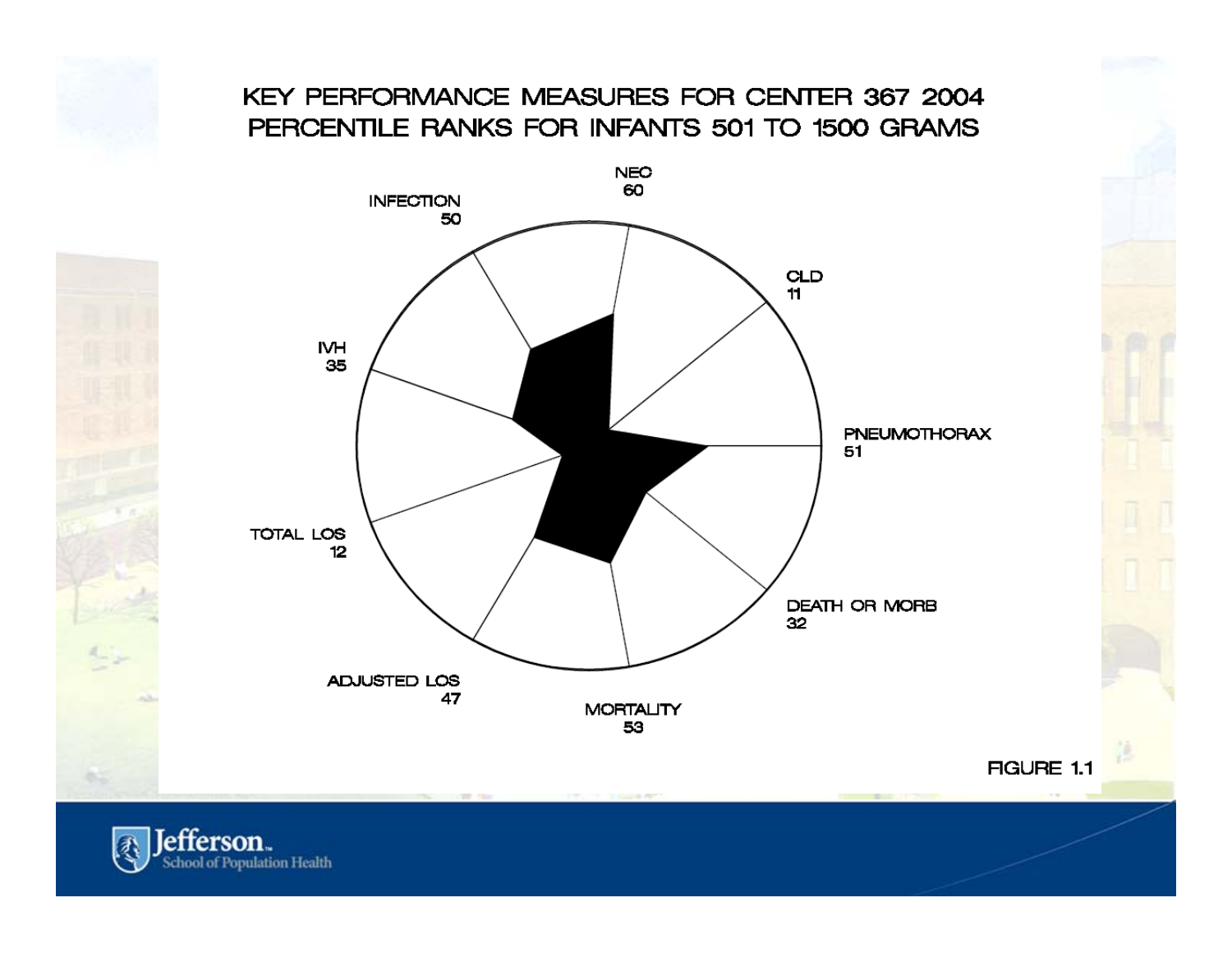### **INFECTION: INFECTION: MOST SIGNIFICANT SIGNIFICANT PROBLEM PROBLEM**

| <b>INFECTIONS</b><br>2002                                                                                                                                                                                                                                                                                                                                                                                    | <b>Center</b> | <b>NETWORK</b> |
|--------------------------------------------------------------------------------------------------------------------------------------------------------------------------------------------------------------------------------------------------------------------------------------------------------------------------------------------------------------------------------------------------------------|---------------|----------------|
| <b>Late Bacterial</b>                                                                                                                                                                                                                                                                                                                                                                                        | 16%           | 11%            |
| <b>Coag Negative</b><br><b>Staph</b>                                                                                                                                                                                                                                                                                                                                                                         | 13%           | 13%            |
| <b>Nosocomial</b>                                                                                                                                                                                                                                                                                                                                                                                            | 26%           | 21%            |
| <b>Fungal</b><br>$\frac{1}{2} \sum_{i=1}^{n} \frac{1}{\left( \sum_{i=1}^{n} \frac{1}{\left( \sum_{i=1}^{n} \frac{1}{\left( \sum_{i=1}^{n} \frac{1}{\left( \sum_{i=1}^{n} \frac{1}{\left( \sum_{i=1}^{n} \frac{1}{\left( \sum_{i=1}^{n} \frac{1}{\left( \sum_{i=1}^{n} \frac{1}{\left( \sum_{i=1}^{n} \frac{1}{\left( \sum_{i=1}^{n} \frac{1}{\left( \sum_{i=1}^{n} \frac{1}{\left( \sum_{i=1}^{n} \frac{1}{$ | 5%            | 2%             |

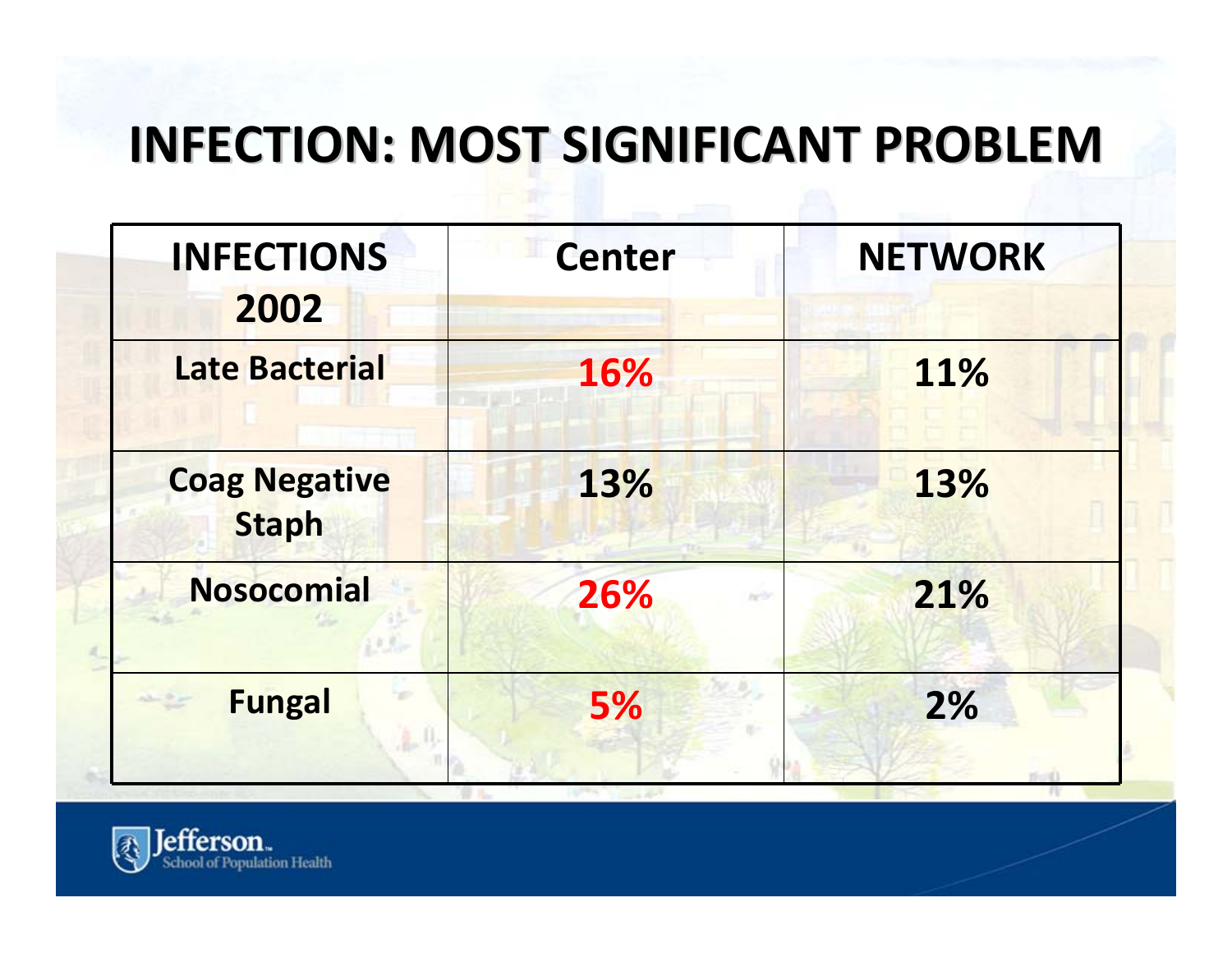# **WHAT TO DO ??**



- Stress increased vigilance and "push" staff to improve<br>adherence to present clinical guidelines?
- Review present clinical guidelines and fine tune where necessary.
- Find <sup>a</sup> " best practice" and review their clinical guidelines and adopt their practices across the population.

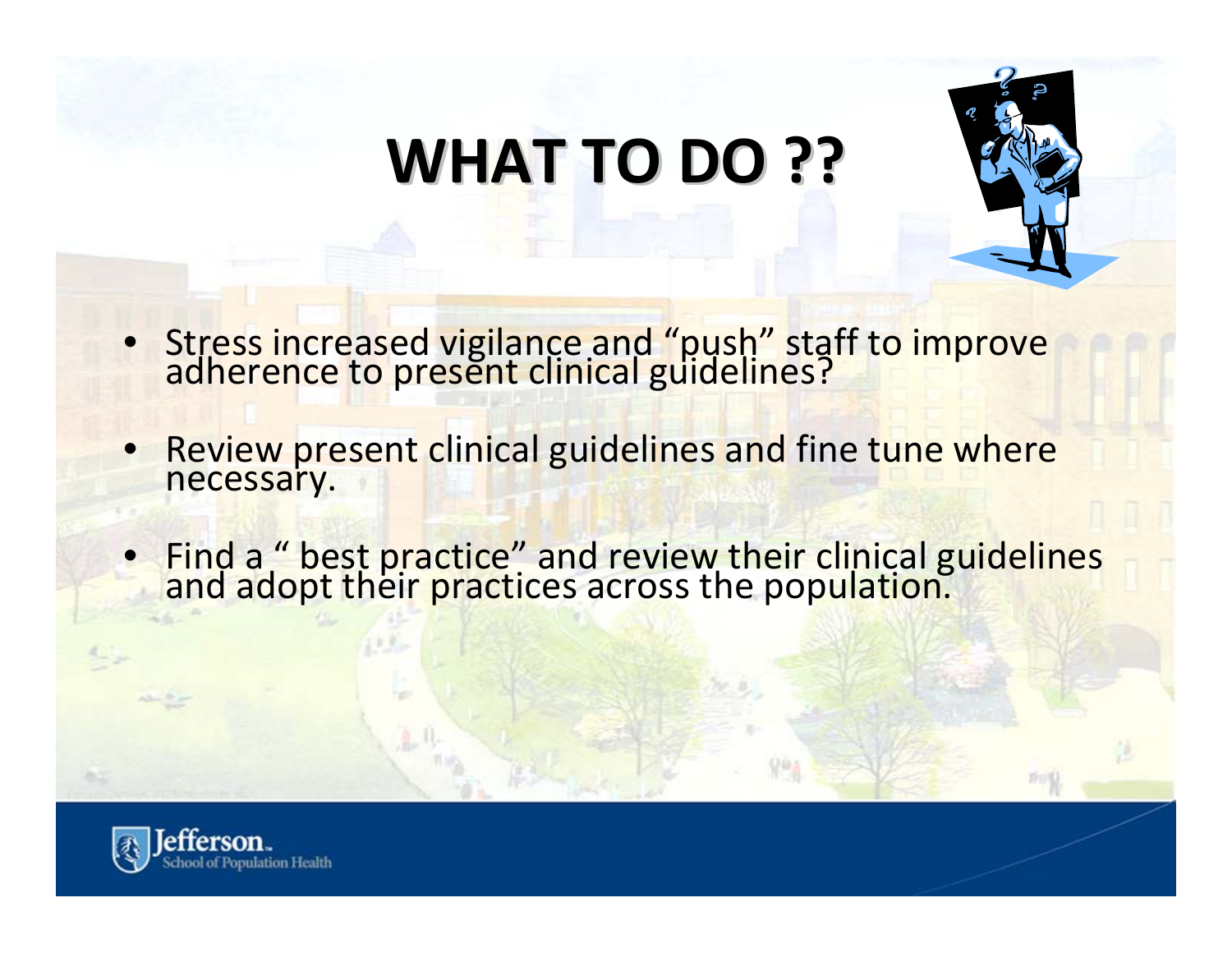## **"BEST PRACTICE PRACTICE"**

- Contacted Vermont-Oxford.
- Obtained the names of neonatal centers who had the lowest infection rates in the database.
- Adopted their clinical guidelines for infection control and continued to monitor our infection rates.

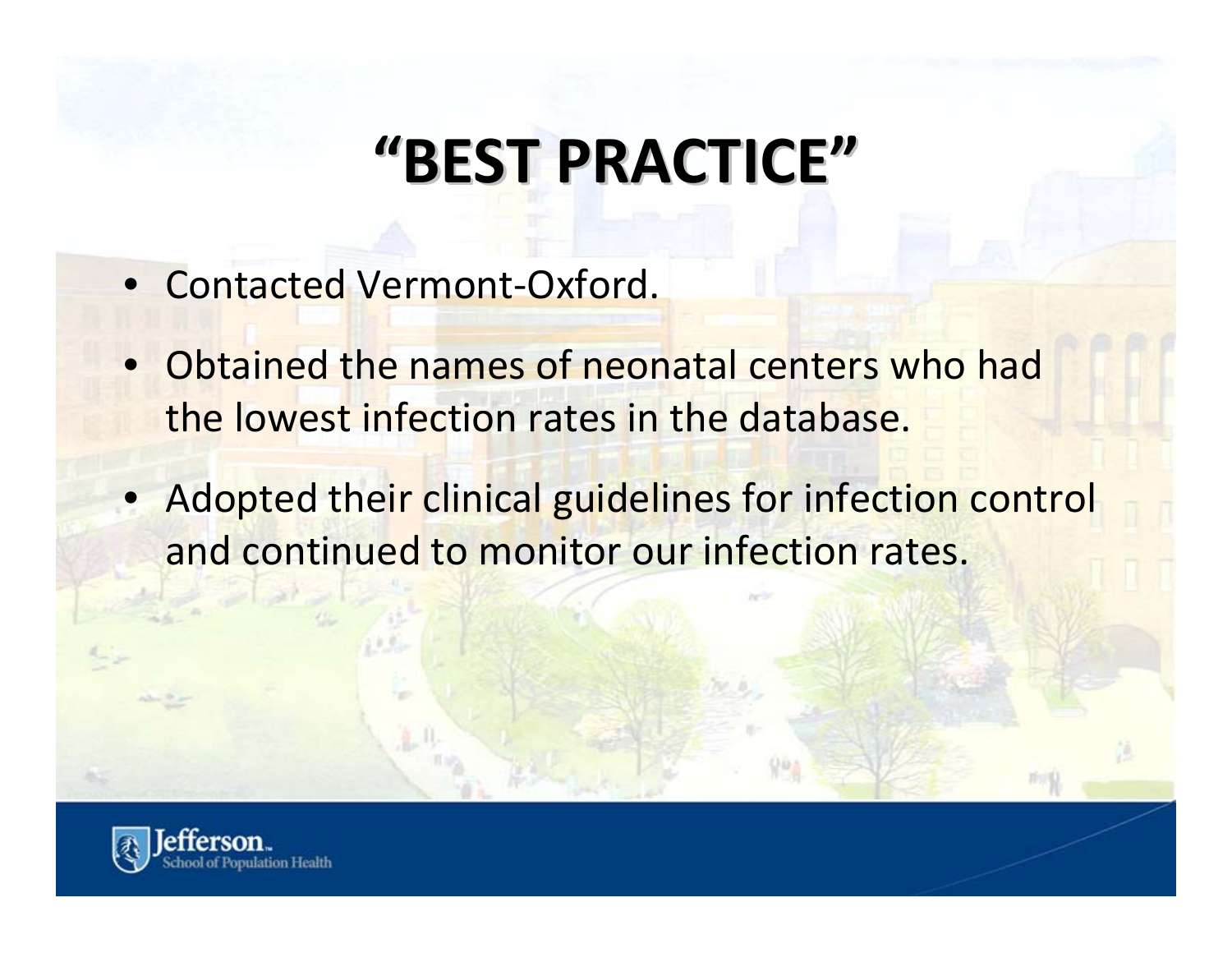### **INFECTION RATE: AFTER ADOPTION OF "BEST PRACTICE GUIDELINES"**

| <b>INFECTIONS</b>                    | <b>MAIMOINDES</b> | <b>NETWORK</b> |
|--------------------------------------|-------------------|----------------|
| 2004<br><b>Late Bacterial</b>        | 10%               | 11%            |
|                                      |                   |                |
| <b>Coag Negative</b><br><b>Staph</b> | 12%               | 13%            |
| <b>Nosocomial</b>                    | 18%               | 21%            |
| <b>Fungal</b>                        | 5%                | 2%             |
|                                      |                   |                |

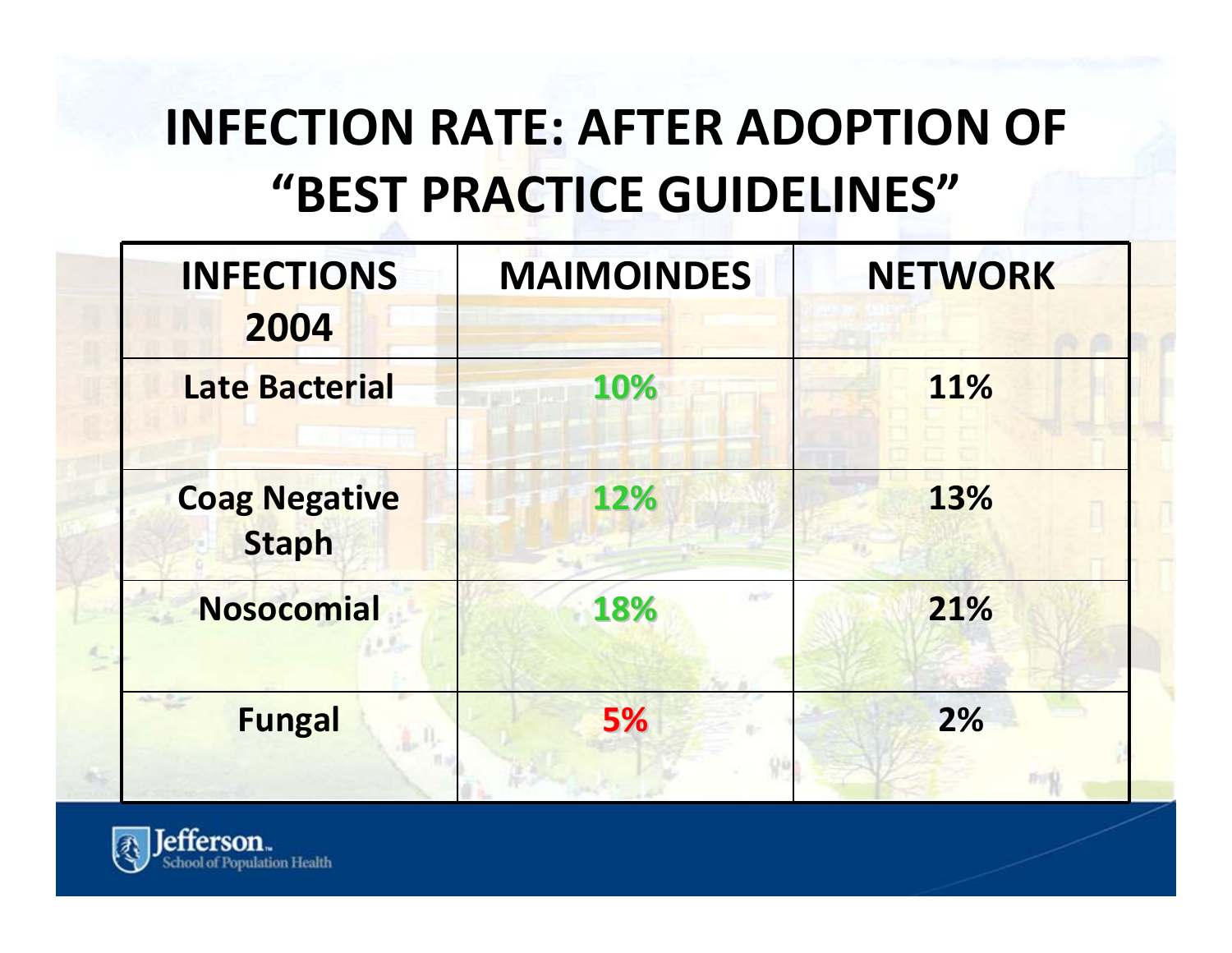### PERCENT OF NOSOCOMIAL INFECTION INFANTS 501 TO 1500 GRAMS, CENTER 367 COMPARED TO TOTAL NETWORK 1995 TO 2004



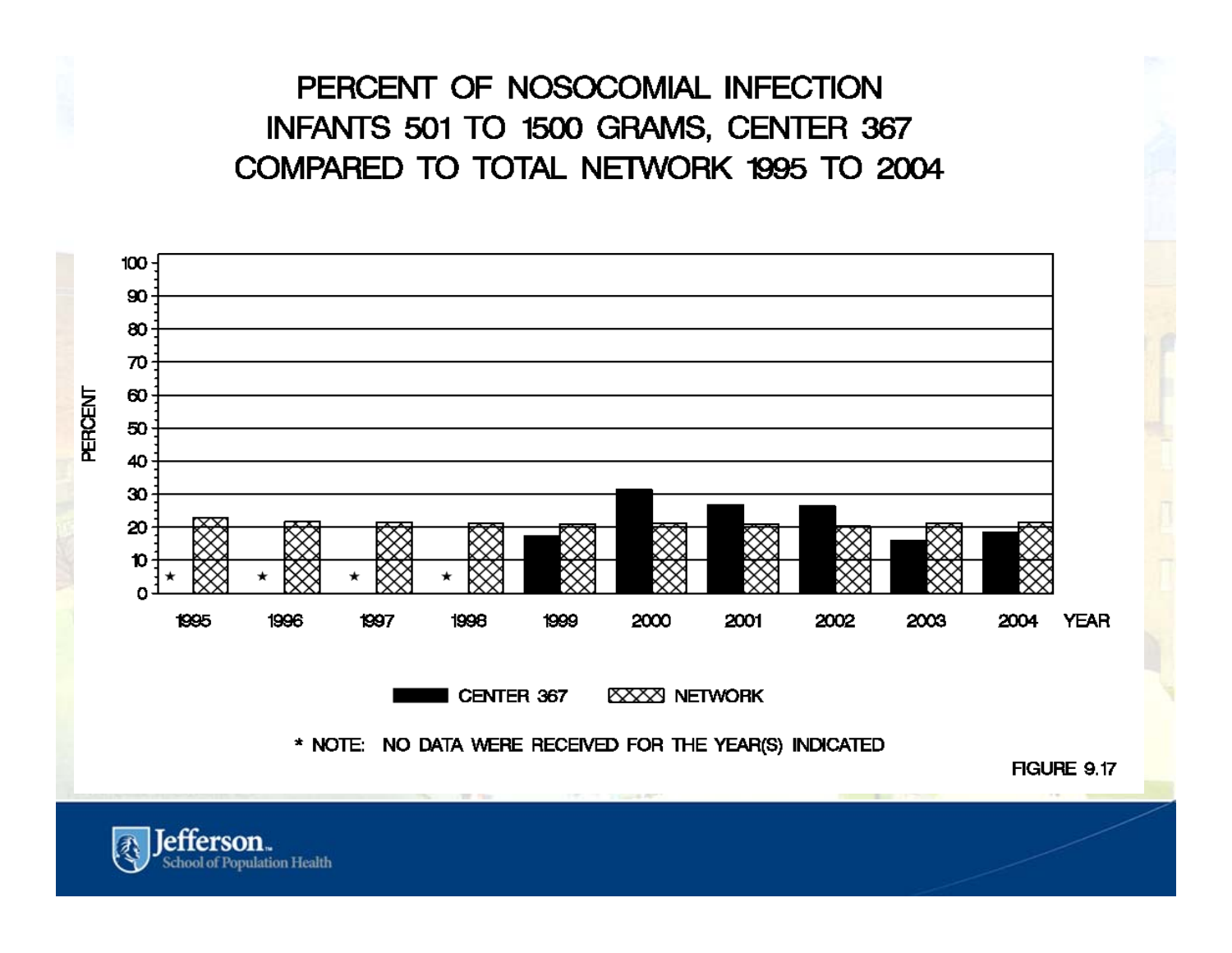### PERCENT OF LATE BACTERIAL INFECTION INFANTS 501 TO 1500 GRAMS, CENTER 367 COMPARED TO TOTAL NETWORK 1995 TO 2004



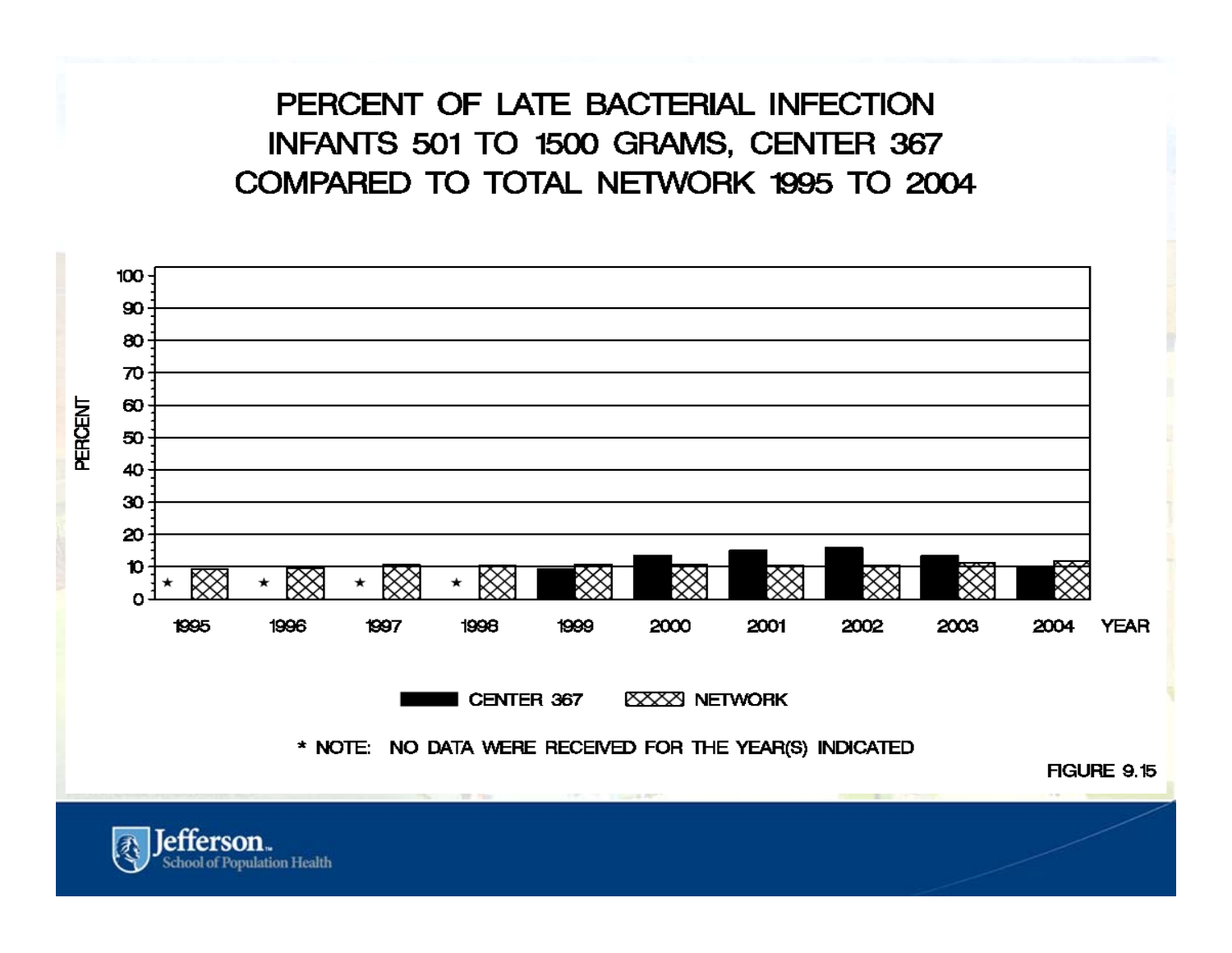### **INTERNAL INTERNAL POPULATION POPULATION BENCHMARKING BENCHMARKING**

- What to do when no benchmarking data or clinical guidelines exist
	- 1.. Define the problem relative to the population
	- 2. Use evidence‐based medicine to:
		- a.set internal benchmarks
		- b.develop: "new clinical guidelines"
		- c.internally monitor the population

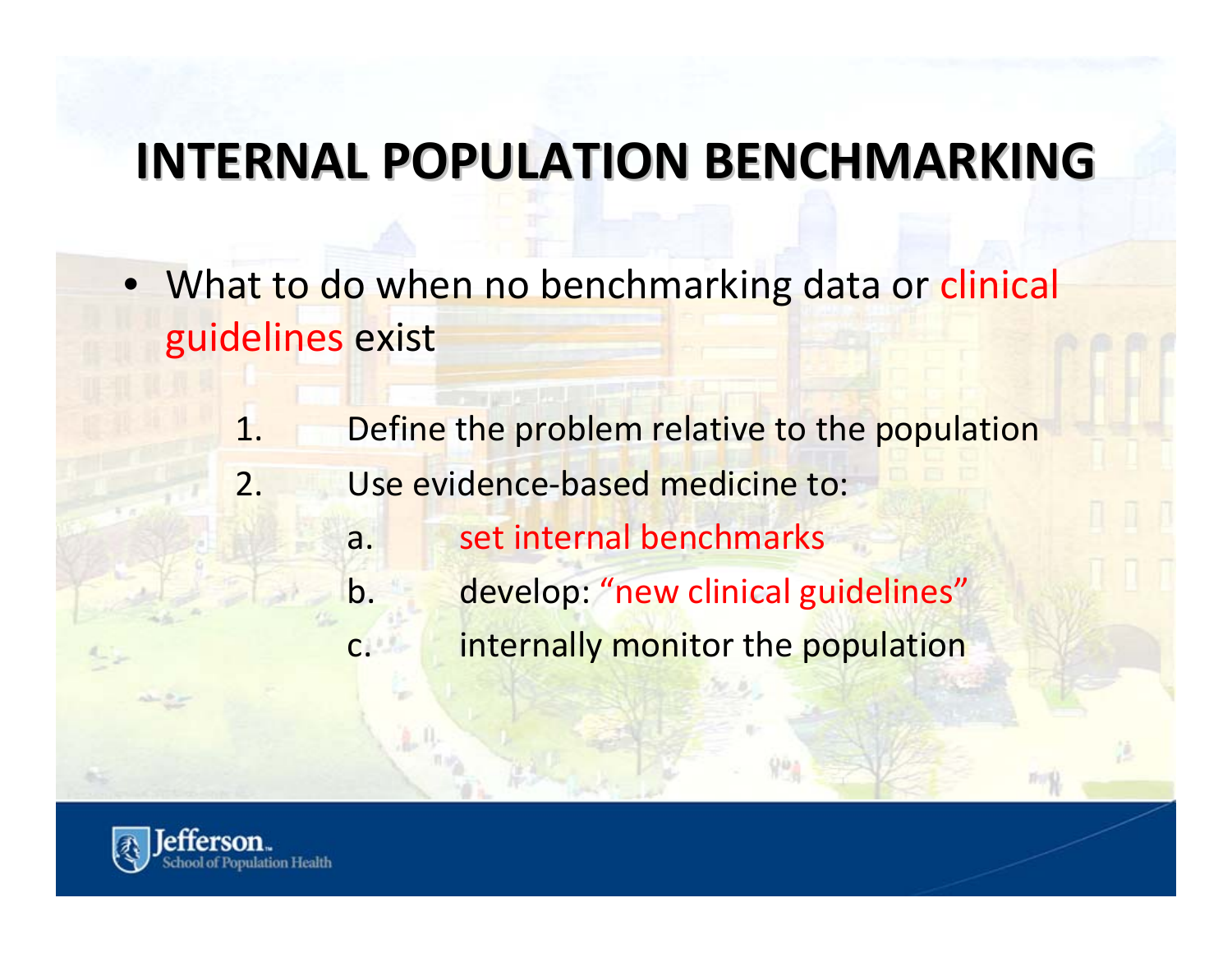# **DEFINE THE "PROBLEM PROBLEM"**

- Infants under 1500 grams are not re-attaining birth weight by two weeks of age (recommendation of standard text).
- Vermont‐Oxford does not track weight gain.
- No consensus on "how to feed"

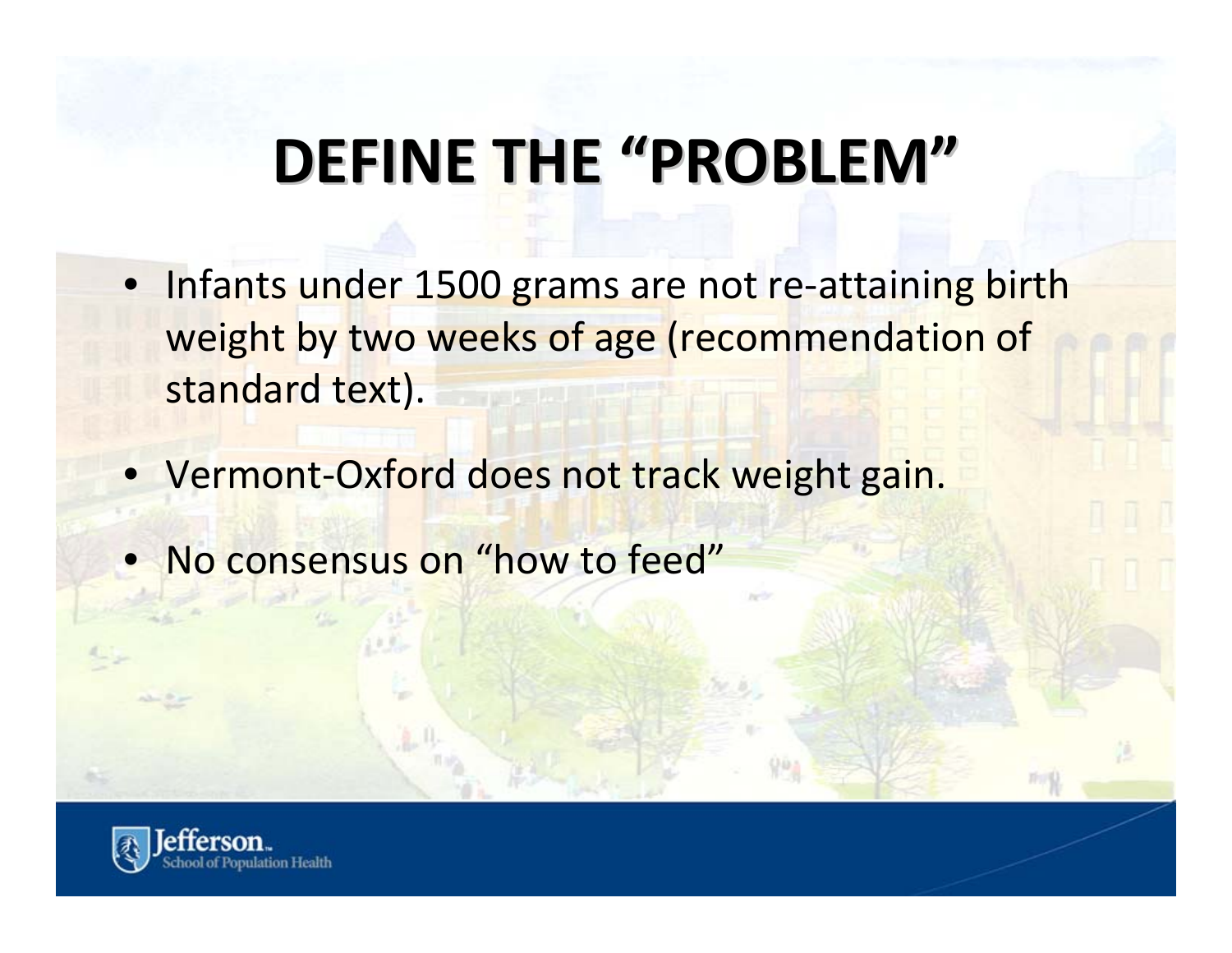### **INTERNAL INTERNAL "WEIGHT" DATA FOR 2005**



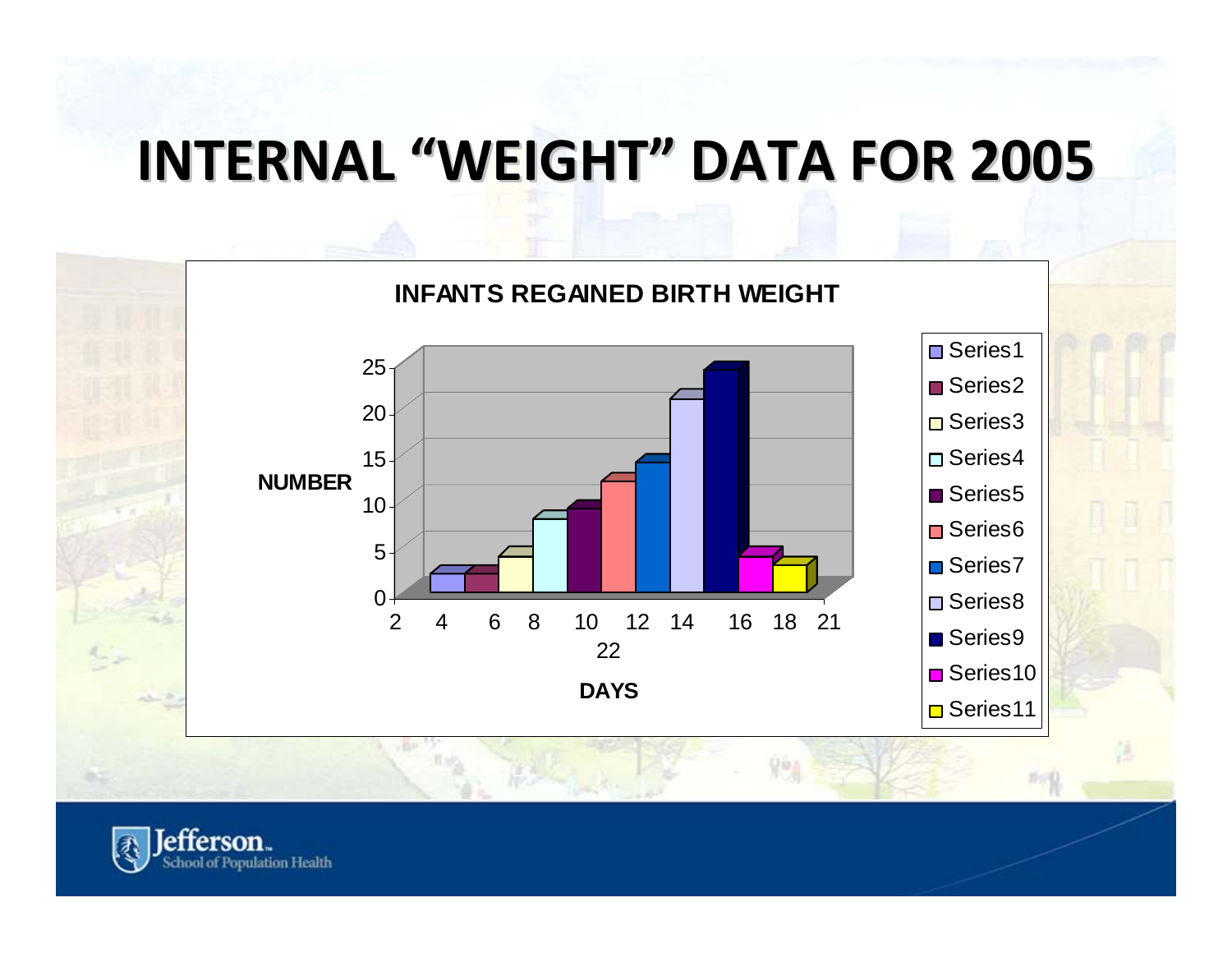### **WHAT IS A CLINICAL CLINICAL GUIDELINE? GUIDELINE?**

Clinical guidelines are systematically developed statements designed to help practitioners and patients make decisions about appropriate health care for specific circumstances across a defined population.

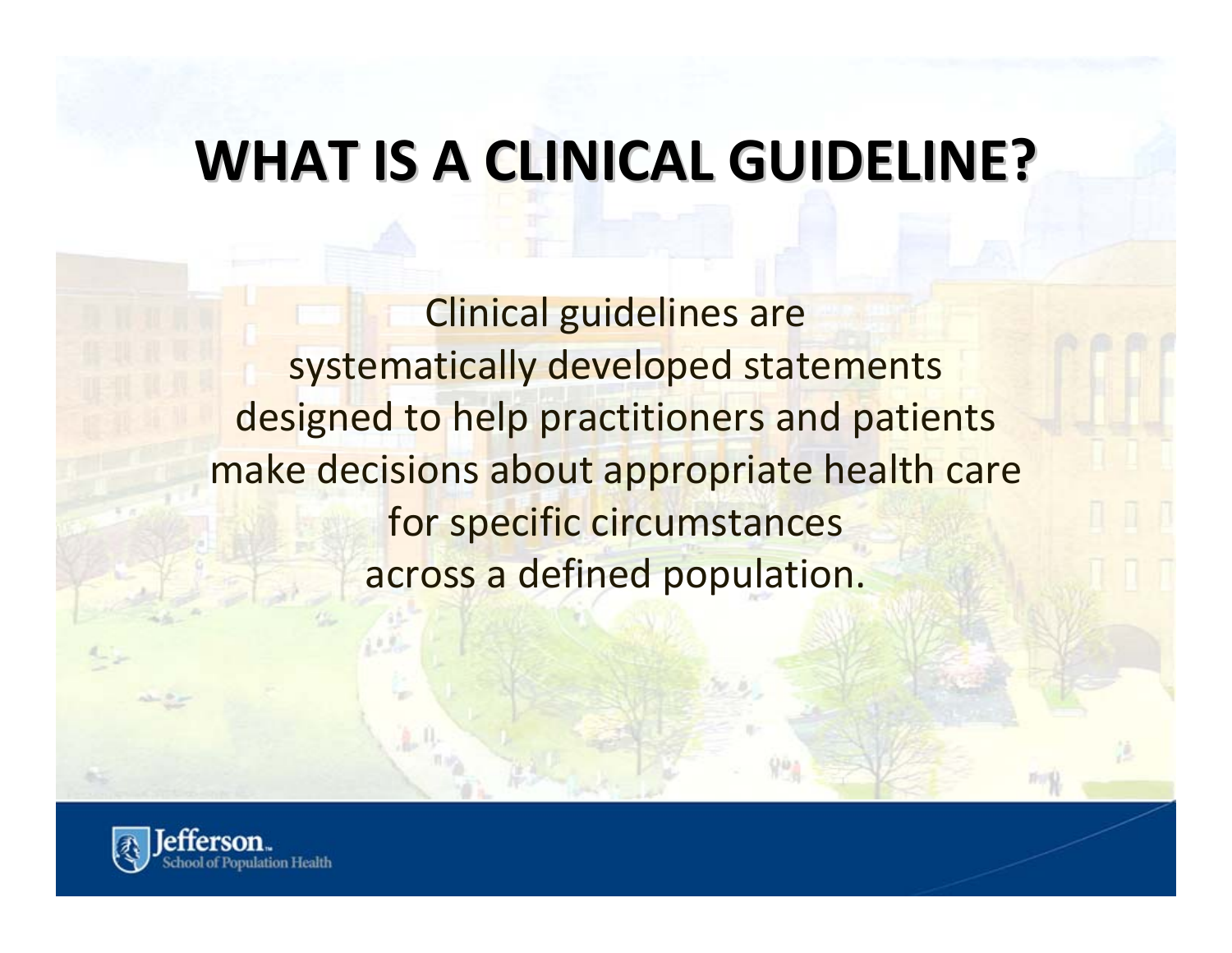### **DEVELOPING DEVELOPING A CLINCIAL CLINCIAL GUIDELINE GUIDELINE**

The methods of guideline development should ensure that treating patients according to the guidelines will achieve the desired population outcomes.

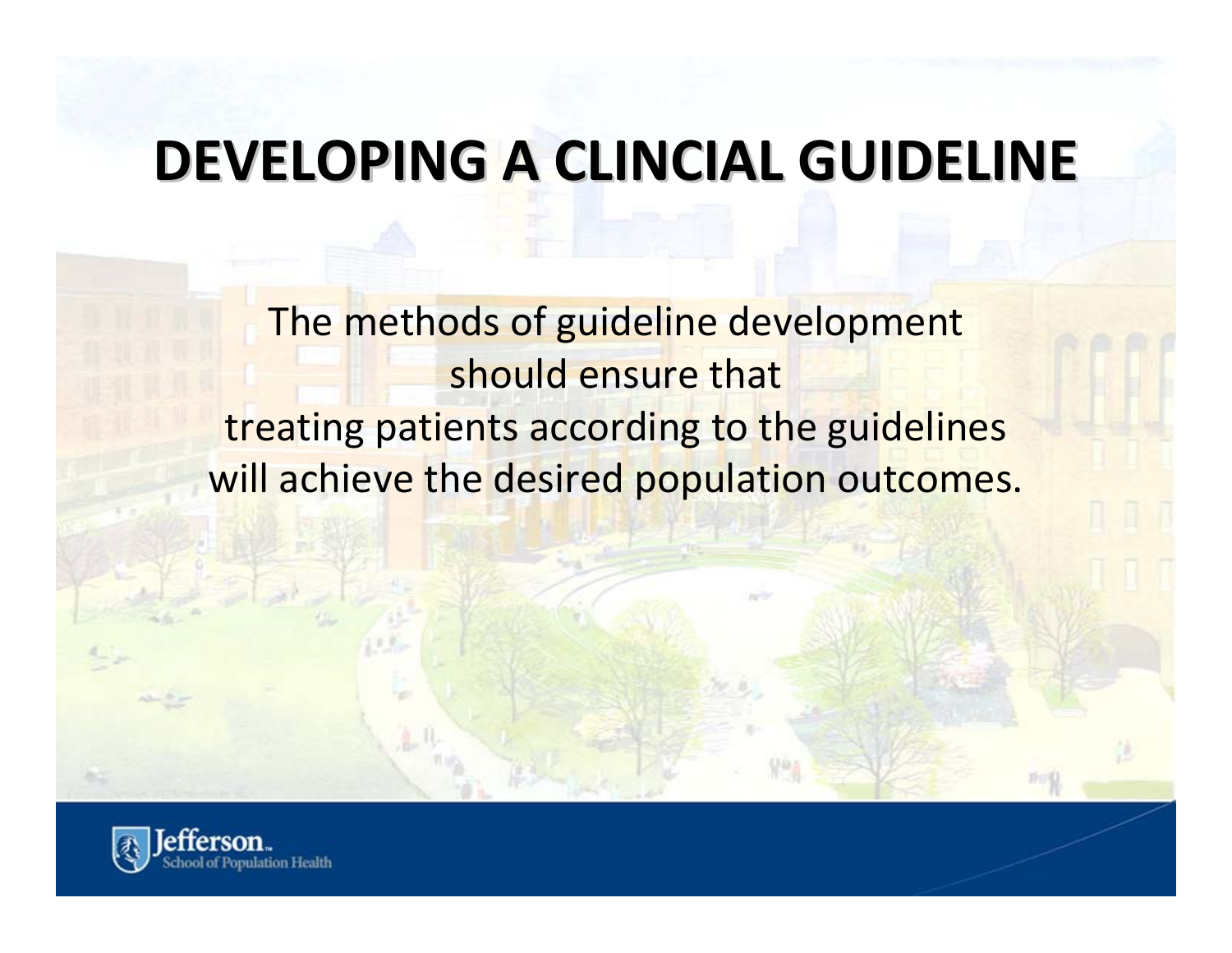### **THE STEPS IN DEVELOPING DEVELOPING A GUIDELINE GUIDELINE**

- Identifying and refining the subject area is the first step in developing <sup>a</sup> guideline.
- Convening and running guideline development groups is the next step.
- On the basis of systematic reviews, the group assesses the evidence about the clinical question or condition.

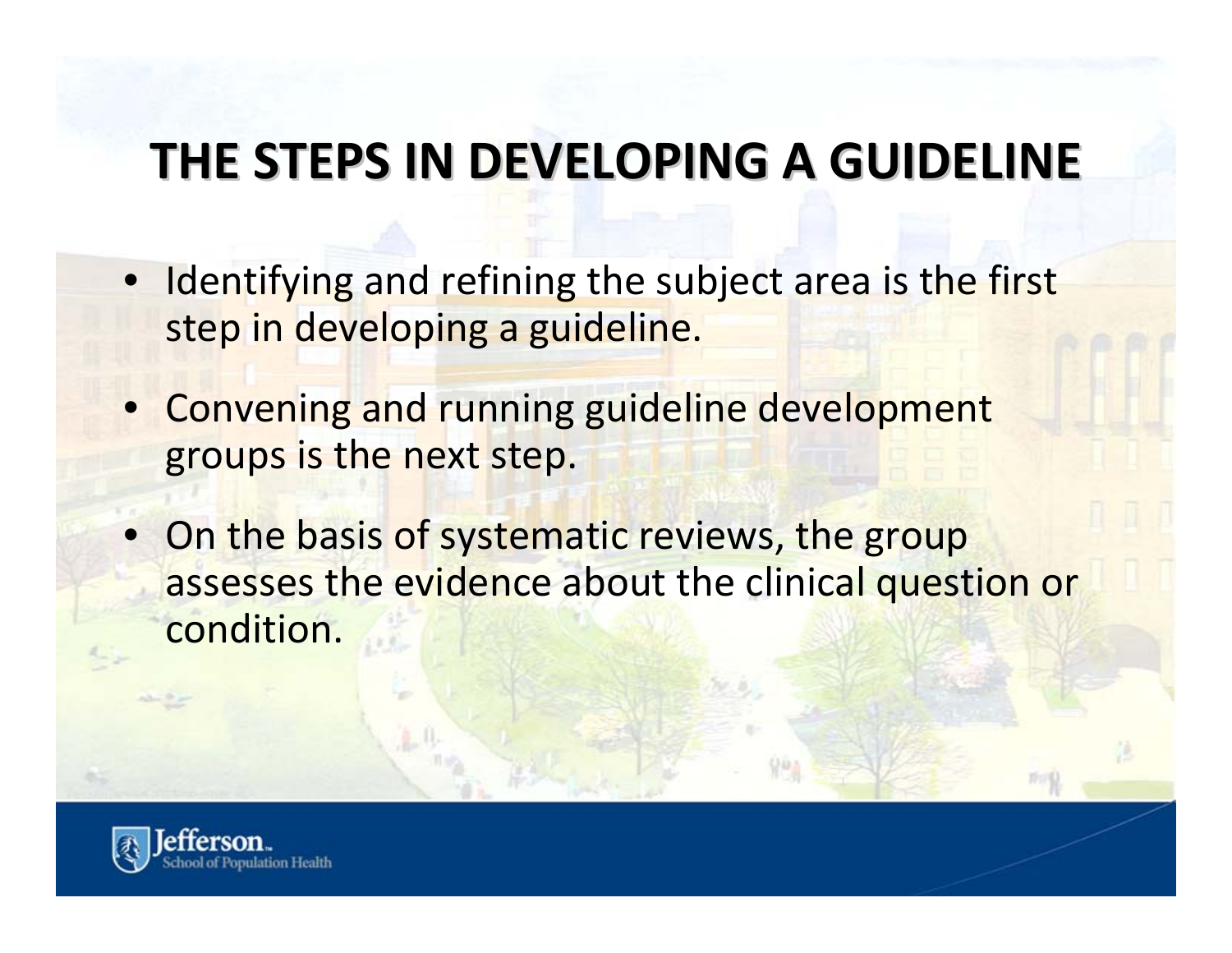### **THE STEPS IN DEVELOPING DEVELOPING A GUIDELINE: GUIDELINE:** *continued*

- This evidence is then translated into a recommendation within <sup>a</sup> clinical practice guideline.
- **The last step in guideline development is external** review of the guideline to ensure that you have reduced the therapeutic variation across <sup>a</sup> population.

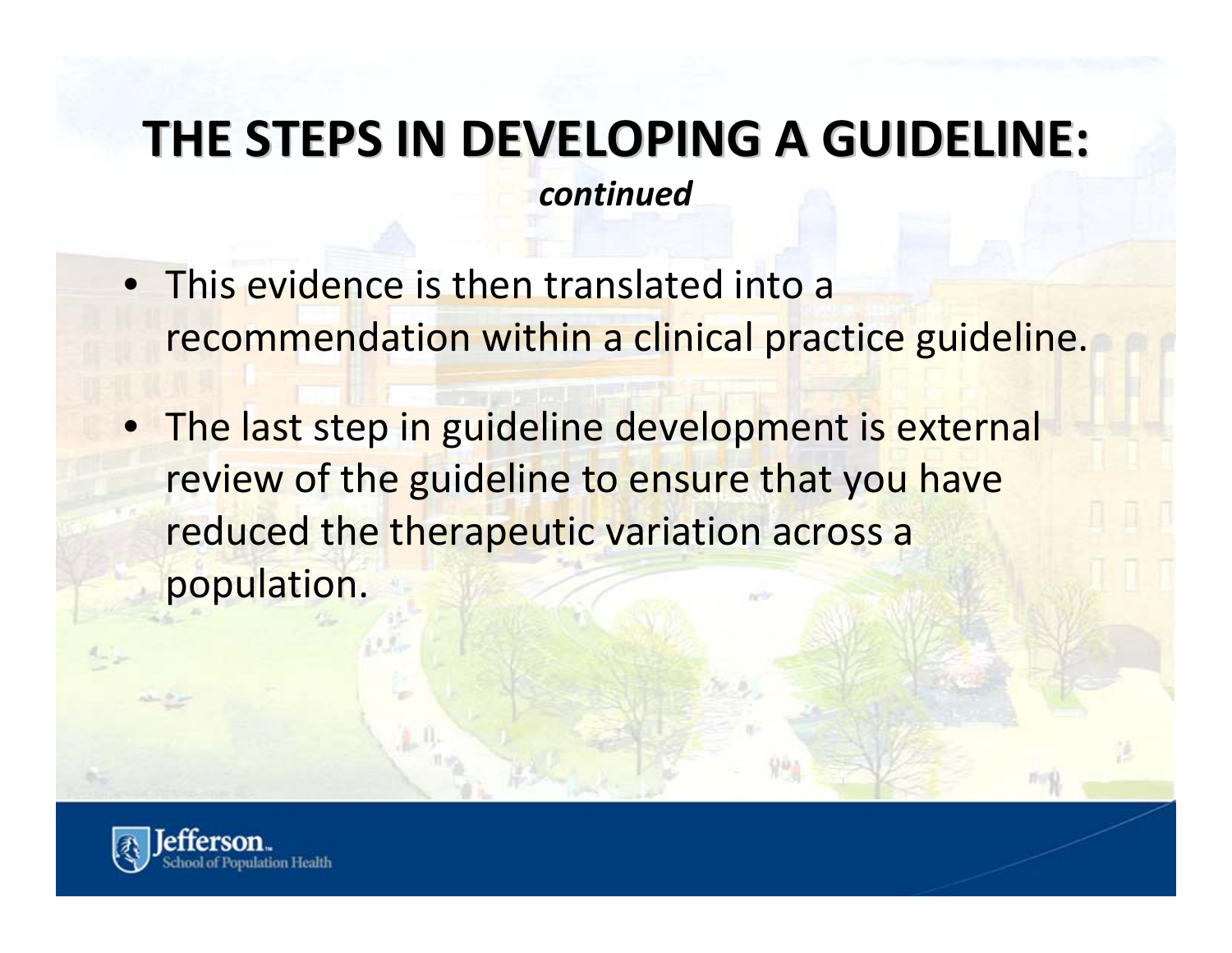## **REMEMBER REMEMBER !!!**

• It is always better, when dealing in <sup>a</sup> "local" setting, to search the "guideline" literature for established protocols which have proven to be valid across <sup>a</sup> wide range of clinical settings, both systemically and geographically ( <sup>a</sup> population).

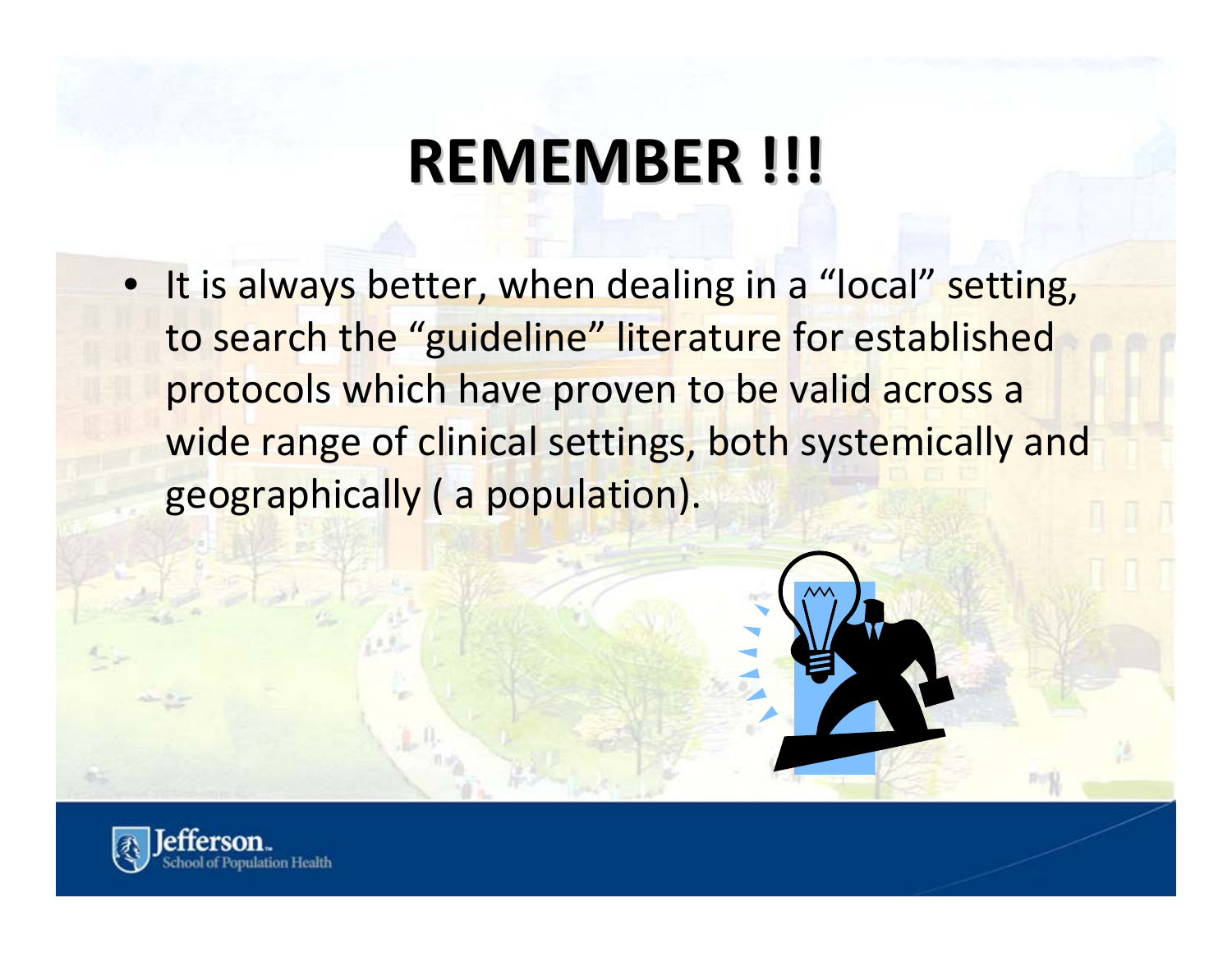### **THE RESULTING RESULTING GUIDELINE GUIDELINE**

**REGIONAL MEDICAL CENTER PATIENT CARE MANUAL, NEONATAL**

**SUBJECT: ENTERAL NUTRITION GUIDELINES FOR PRETERMBABIES (**<sup>&</sup>lt; **35 WEEKS OR LESS THAN 1800 g) DATE ISSUED: 8/23/99 DATE REVISED: 5/24/06**

**CROSS‐REFERENCE:**

- **POLICY**
- **This is a comprehensive guideline for enteral nutrition for preterm babies (**<**35 weeks or less than 1800 g)**

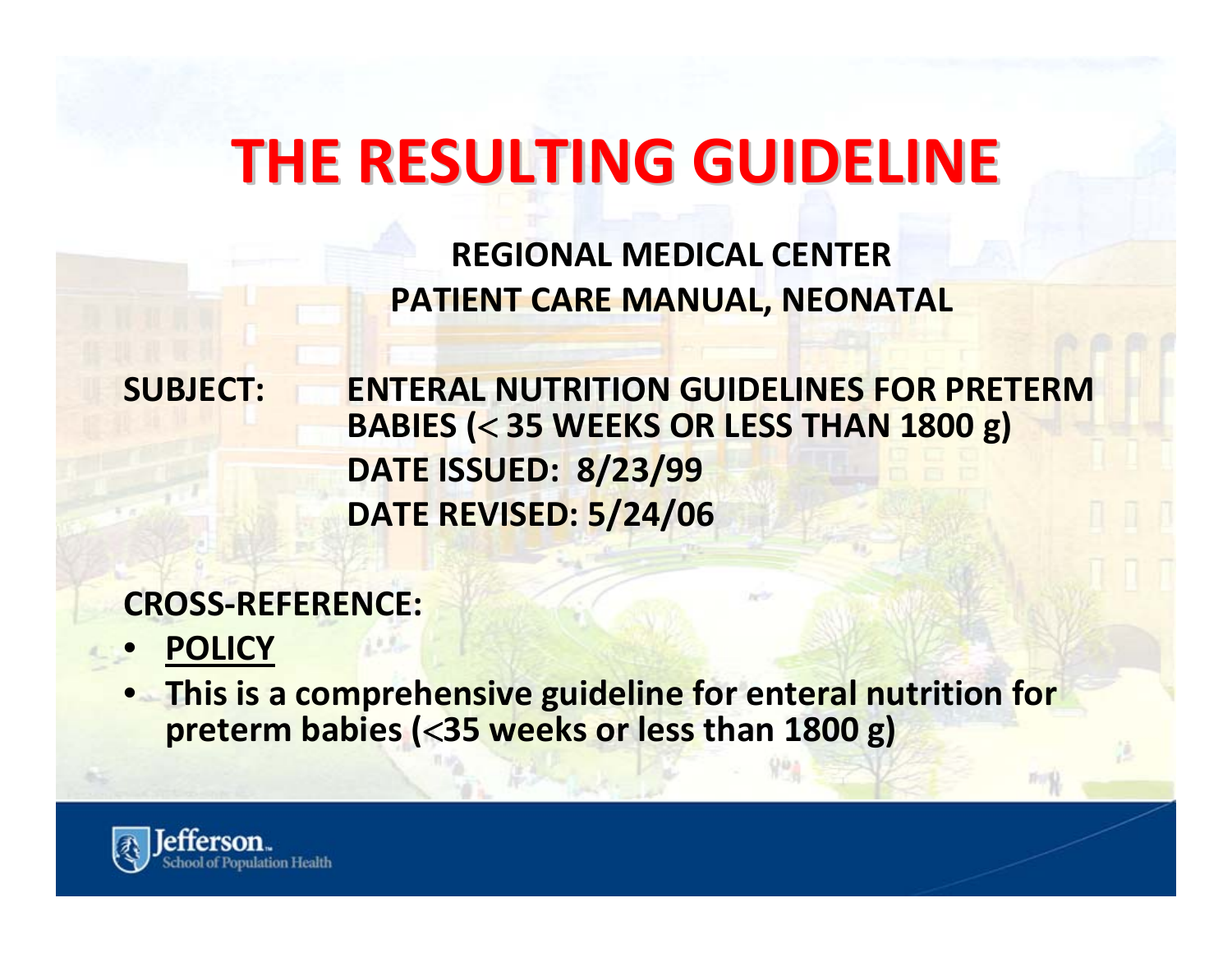# **SIX SIGMA – "CONTROL CONTROL"**

- All infants are weighed every other day
- Weights are charted and graphed weekly
- The data is aggregated and analyzed across the population
- Each provider (MD) is peer reviewed every six months for "guideline compliance"

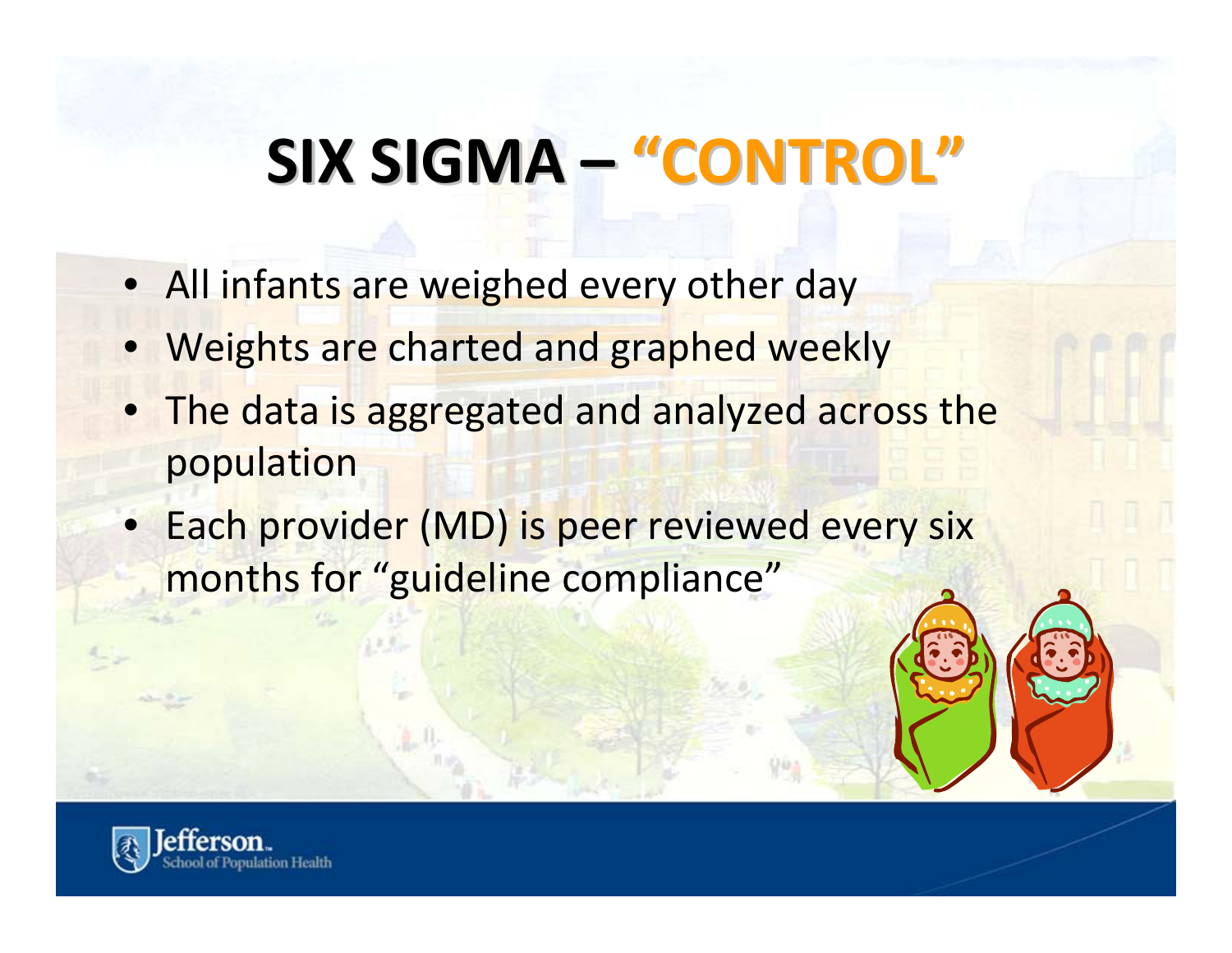## **"Focused Focused Peer Review"**

- Every six months each physician is reviewed.
- 50 patient encounters are examined via the medical record.
- Compliance with the "feeding guideline" is judged ( direct compliance or rational deviation is <sup>a</sup> positive score).
- Rational deviation is defined as non‐compliance with the guideline linked to <sup>a</sup> documented reason for non‐compliance in the medical record.
- Results of the review are placed in the physician's credentialing file.

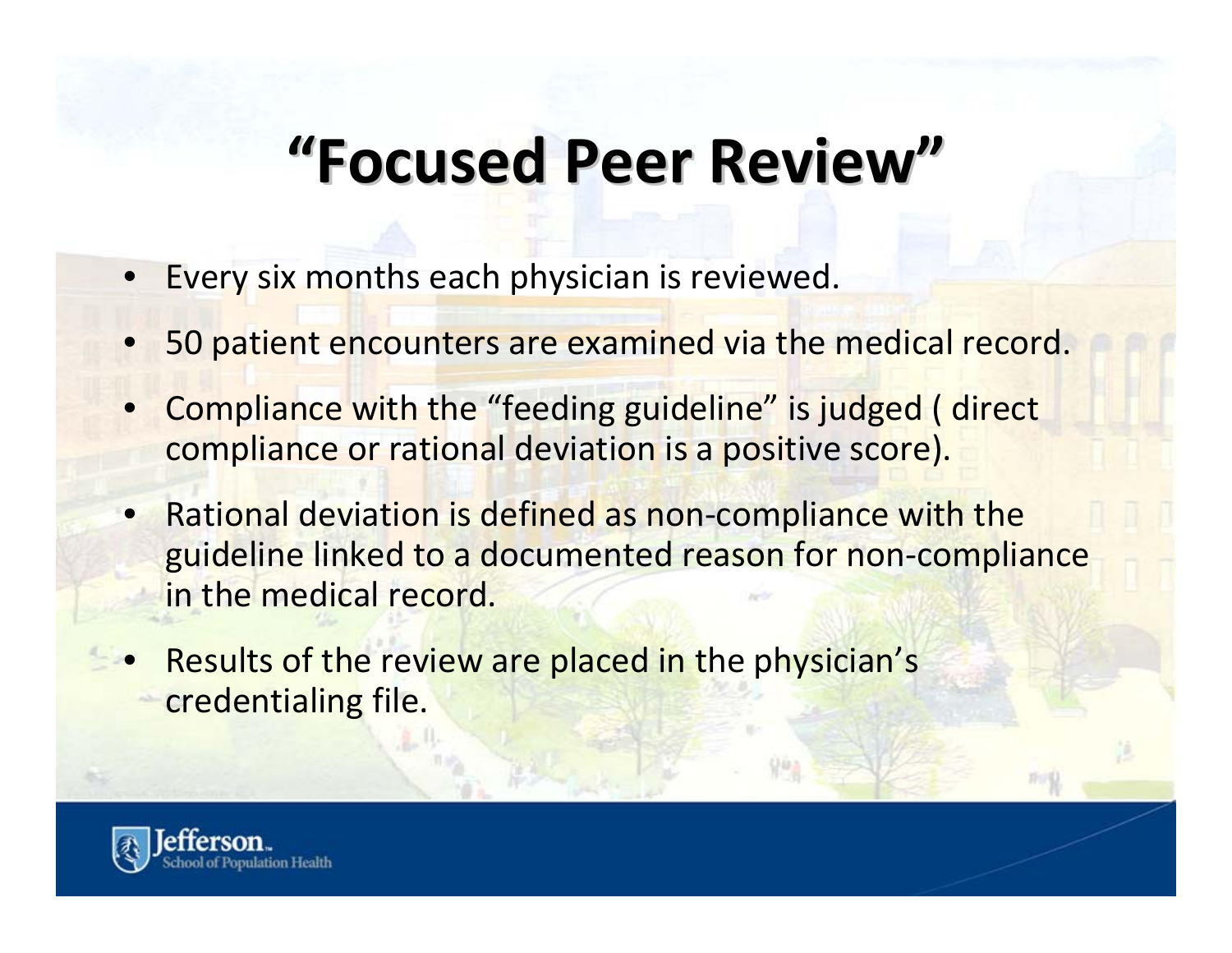# **LEARNING LEARNING OBJECTIVES: OBJECTIVES: Have we met them ?**

- What is a basic system approach to the health of <sup>a</sup> population?
- What are the key elements of such <sup>a</sup> system?
- How do those elements come together in <sup>a</sup> operational way in the clinical setting?